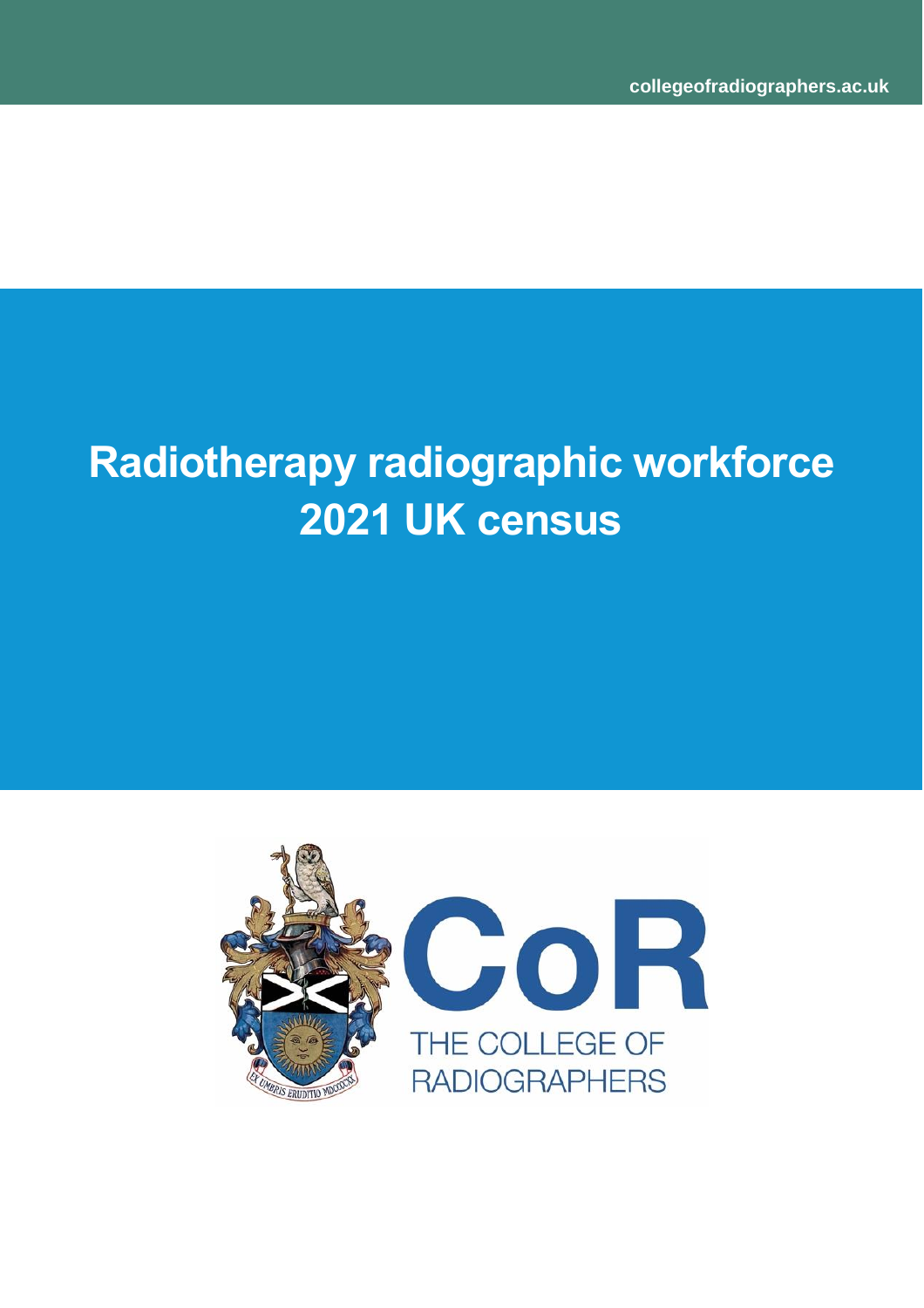## **Contents**

| 1                        |      | 3<br><b>Executive summary</b>                                                           |                |  |  |  |
|--------------------------|------|-----------------------------------------------------------------------------------------|----------------|--|--|--|
| $\overline{2}$           |      | Methodology                                                                             |                |  |  |  |
| 3                        |      | Profile of respondent workforce size                                                    | $\overline{7}$ |  |  |  |
| 4                        |      | NHS establishment and vacancies                                                         | 8              |  |  |  |
|                          | 4.1  | NHS establishment and vacancies by UK country                                           | 8              |  |  |  |
|                          | 4.2  | NHS England by radiotherapy network partnership                                         | 9              |  |  |  |
|                          | 4.3  | NHS workforce size trend                                                                | 10             |  |  |  |
|                          | 4.4  | NHS vacancy rate trend                                                                  | 11             |  |  |  |
|                          | 4.5  | NHS provider vacancy rate distribution                                                  | 12             |  |  |  |
|                          | 4.6  | NHS workforce by Agenda for Change (AfC) band                                           | 13             |  |  |  |
| 5                        |      | Radiotherapy radiographic workforce in non-NHS radiotherapy providers                   | 14             |  |  |  |
| 6                        |      | Staff in post                                                                           | 15             |  |  |  |
| $\overline{7}$           |      | Job titles                                                                              | 16             |  |  |  |
|                          | 7.1  | Job title establishment and vacancy frequency                                           | 16             |  |  |  |
|                          | 7.2  | Job title trends                                                                        | 18             |  |  |  |
| 8                        |      | Establishment by site / speciality                                                      | 20             |  |  |  |
| 9                        |      | Long-term absence rate                                                                  | 23             |  |  |  |
| <b>Retirements</b><br>10 |      |                                                                                         |                |  |  |  |
| 11<br>Leavers            |      | 25                                                                                      |                |  |  |  |
| 12                       |      | Recruitment                                                                             | 27             |  |  |  |
|                          | 12.1 | International recruitment                                                               | 27             |  |  |  |
|                          | 12.2 | Return to practice                                                                      | 28             |  |  |  |
|                          | 12.3 | Apprenticeships                                                                         | 28             |  |  |  |
|                          | 12.4 | <b>Students</b>                                                                         | 28             |  |  |  |
| 13                       |      | Use of agency therapeutic radiographers                                                 | 29             |  |  |  |
| 14                       |      | Therapeutic radiographers employed in dosimetry                                         | 30             |  |  |  |
| 15                       |      | Therapeutic radiographers outside budgetary control of the radiotherapy service manager | 30             |  |  |  |
| 16                       |      | General comments                                                                        | 30             |  |  |  |
| 17                       |      | Downloads                                                                               | 31             |  |  |  |
| 18                       |      | References                                                                              | 31             |  |  |  |
|                          |      |                                                                                         |                |  |  |  |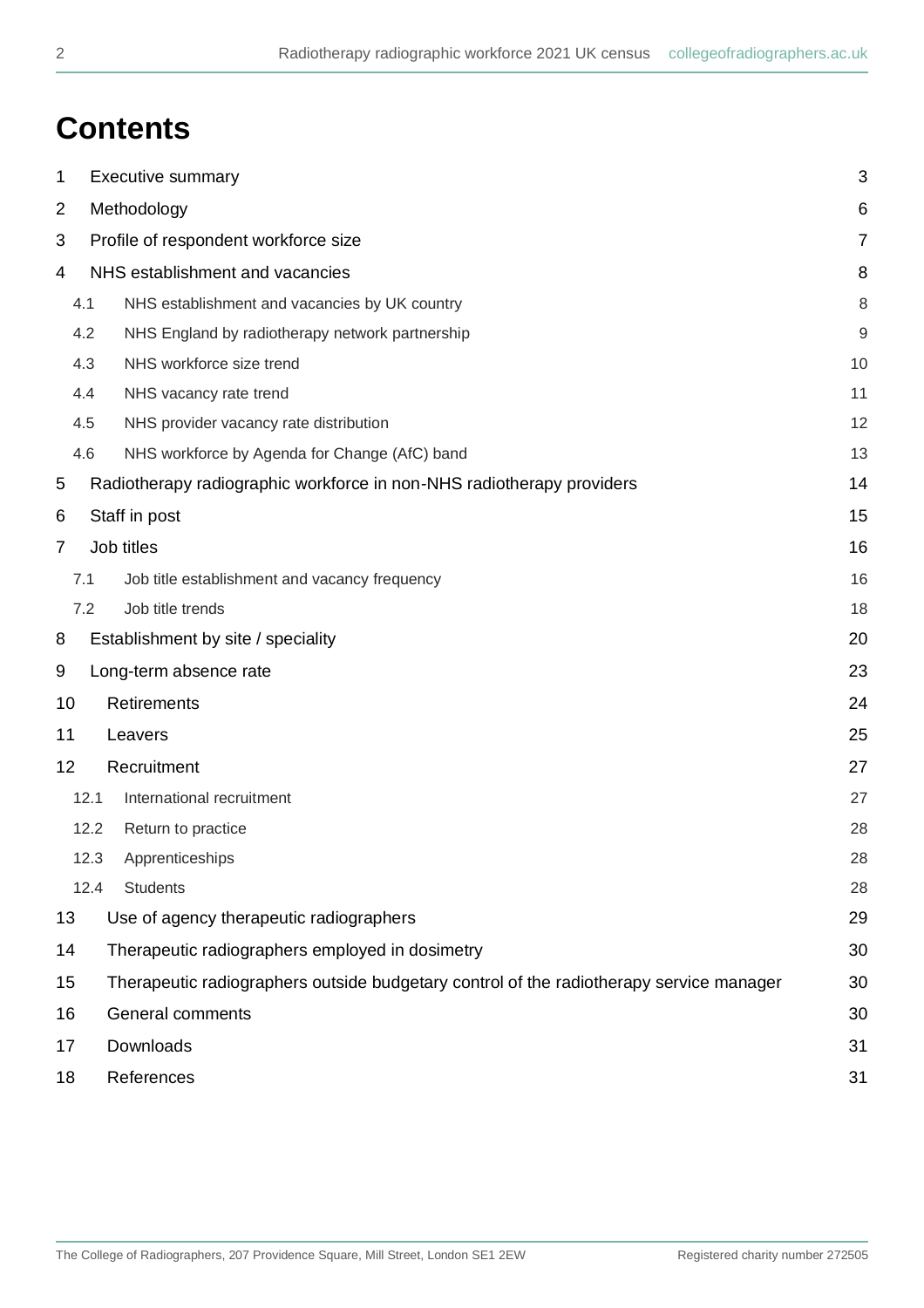### <span id="page-2-0"></span>**1 Executive summary**

We, the College of Radiographers (CoR), carried out a census of the radiotherapy radiographic workforce in the UK as of the census date 1 November 2021. The census was targeted at radiotherapy providers in England, Northern Ireland, Scotland and Wales in the NHS and other healthcare sectors. The objectives were to establish the size, structure, nature and vacancy rate of the workforce. This document presents an analysis of the results and compares them with similar surveys carried out annually from 2012 to 2020 (see [references\)](#page-30-1).

We wish to thank the service leads at the 64 radiotherapy providers who responded to the online questionnaire. The data they supply can provide important evidence to workforce planners, clinical boards, government departments, educators, commissioners and providers of radiotherapy. Due to the significance of the results, every year we aim for a full response from all UK radiotherapy providers. To achieve this year's response rate of 90%, we extended the census deadline, which in turn contributed to a delay publishing this report.

The following bullet points highlight the main findings for this census:

NHS findings:

- The total NHS radiotherapy radiographic workforce is 3640.3 whole time equivalent (WTE) comprising 3553.4 WTE therapeutic radiographers and 86.9 WTE assistant practitioners, trainee assistant practitioners (APs/TAPs) and clinical support workers.
- The NHS radiotherapy radiographic workforce grew by 28% between 2012 and 2021.
- The current vacancy rate for the NHS radiotherapy radiographic workforce is 8.4% with 304.9 WTE radiotherapy radiographic positions vacant. This is the highest recorded vacancy rate since we began collecting data in this format in 2012. The rate has grown from 6.1% in 2018 to 8.4% in 2021.
- The current vacancy rate for NHS therapeutic radiographers is 8.1% and for associated APs/TAPs and clinical support workers it is 18.0%.
- The NHS current vacancy rate varies by UK country: England 9%, Northern Ireland 6%, Scotland 2% and Wales 9%.
- The Thames Valley / Wessex network has the highest current vacancy rate of the English NHS radiotherapy network partnerships at 15%.
- The three-month vacancy rate for the NHS radiotherapy radiographic workforce is 5.5%. This is an increase from the 2020 census three-month vacancy rate which was 4.3%.
- 86% of the NHS radiotherapy radiographic workforce is employed in Agenda for Change (AfC) bands 5 to 7.

Findings including both NHS and non-NHS radiotherapy providers:

- The average ratio of the number of staff in post WTE to the number of staff headcount is 0.90 in the NHS. This number gives an indication of the numbers of staff who don't work full-time and can help in workforce planning.
- There are 276 job titles in use in radiotherapy providers in the UK for the radiotherapy radiographic workforce.
- The sites / specialities with the most consultant practitioners are breast, palliative and prostate. For advanced practitioners, the most prevalent sites / specialities are technical development; head and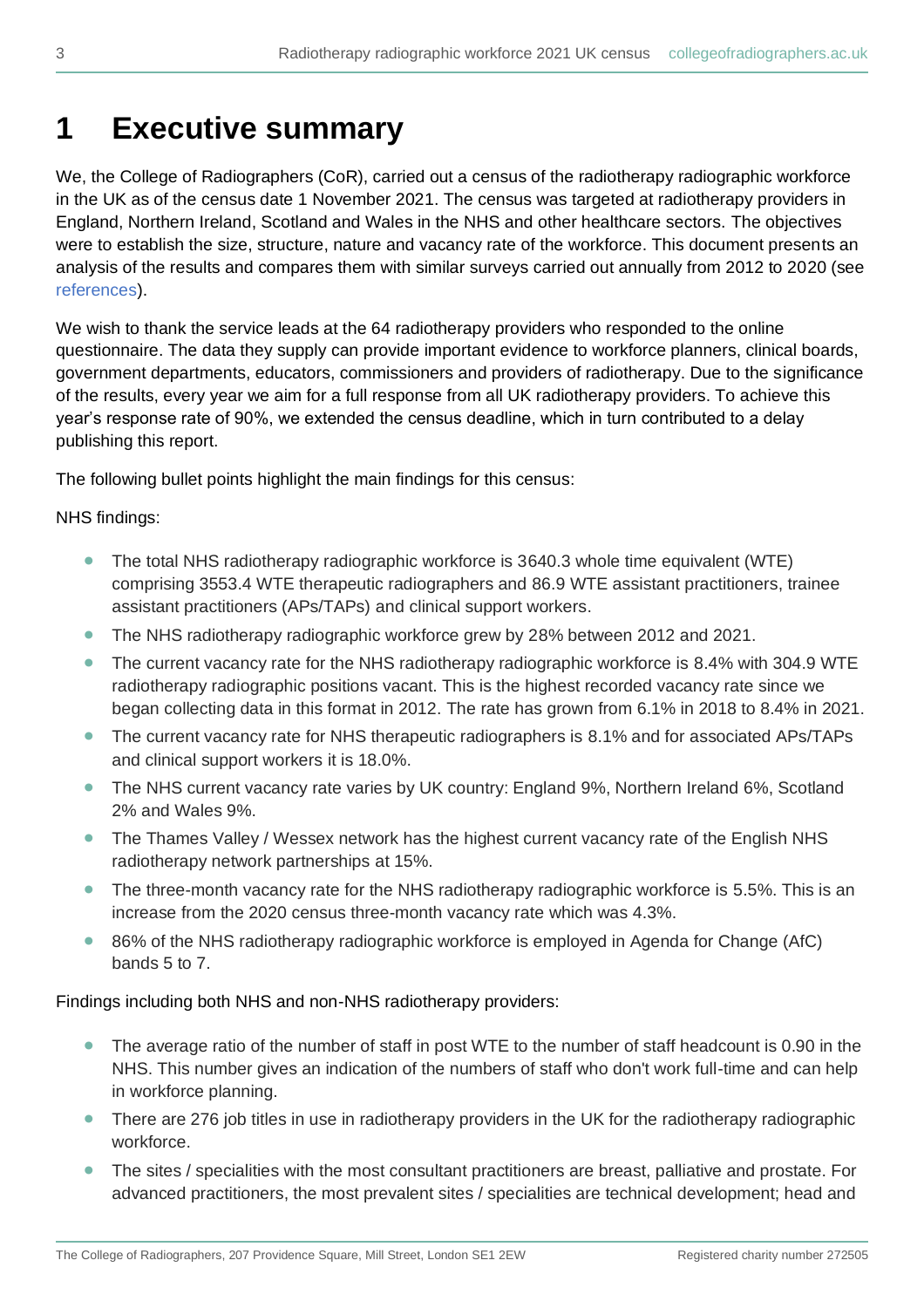neck; breast and prostate. The site with the largest contingent of enhanced practitioners is breast. 78% of enhanced practitioners and 76% of advanced practitioners have a Masters level qualification.

- The percentage of the radiotherapy radiographic workforce (headcount) on long-term leave is 6.6% comprising 0.5% on a career break, 1.8% on non-Covid-19-related long-term sickness absence, 0.3% on Covid-19-related long-term sickness absence and 3.9% on parental leave.
- 1.0% of the radiotherapy radiographic workforce is due to retire in the coming year, 1.1% in the subsequent year and 2.4% in the following three years.
- The radiotherapy radiographic workforce annual turnover is 10.5% by headcount. The highest turnover rate of 20.9% is seen at AfC band 5. A high turnover puts indirect pressure on resources by increasing the need for recruitment activities and induction training.
- The most common reasons selected by radiotherapy providers for therapeutic radiographers leaving posts are personal circumstances and promotion in another radiotherapy centre.
- Respondents have recruited 0.7% of their headcount internationally over the past year and intend to recruit a further 0.8% in the coming year.
- Fourteen (22%) of the 63 respondents to the return to practice question supported a return to practice radiographer in the year up to the census date.
- Five (8%) of the 63 respondents to the apprenticeship question supported an apprenticeship opportunity in the year up to the census date.
- All 56 of the NHS and three of the six non-NHS respondents to the students question supported at least one student in the year up to the census date. An average of 19.7 students were supported at each provider.
- As of the census date, 33% of respondents are using agency therapeutic radiographers. This compares with 36% in the 2020 edition of the census and 34% in the 2019 edition. There has been a downward trend in the number of agency therapeutic radiographers used since 2019: a 35% reduction.
- There are 314 therapeutic radiographers (headcount) working in dosimetry in the 63 providers who responded to this question. These numbers include both those working within and those working outside the budgetary control of the radiotherapy service manager. In addition, 92 therapeutic radiographers are reported to work in cancer services (such as research) outside the budgetary control of the radiotherapy service manager (and are therefore unlikely to be included in data elsewhere in this report).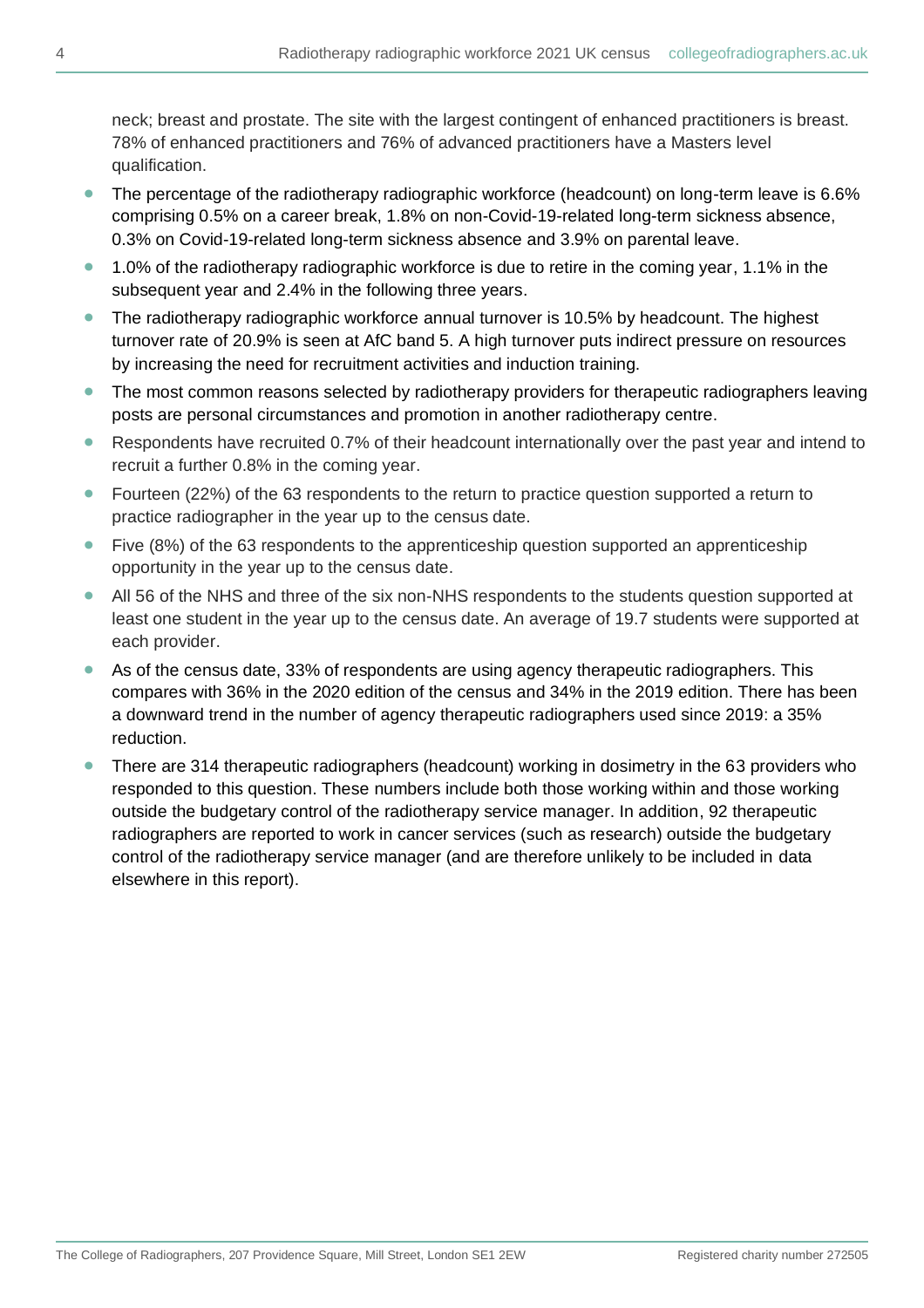The backdrop to this census is a UK therapeutic radiographer workforce under significant pressure. A snapshot survey from June 2022<sup>1</sup> reports high vacancy rates impacting patient care and staff morale. Over 95% of services leads responded to the snapshot survey which also highlighted:

- The number of WTE posts vacant are at least 30% higher than the number of new graduates expected to qualify this year;
- There are concerns around the high numbers of staff working out their notice period and on parental leave;
- Half of departments report needing to reduce capacity due to staff shortages;
- There are insufficient confirmed new starters to fill vacancies and expected delays in HCPC registrations are likely to exacerbate the issue.

<sup>1</sup> Therapeutic Radiographer UK wide staffing position 1st June 2022: Data collated and analysed by Carol Scott; NHSE Radiotherapy CRG Clinical Member and Radiotherapy Services Manager Oxford University Hospitals NHSFT.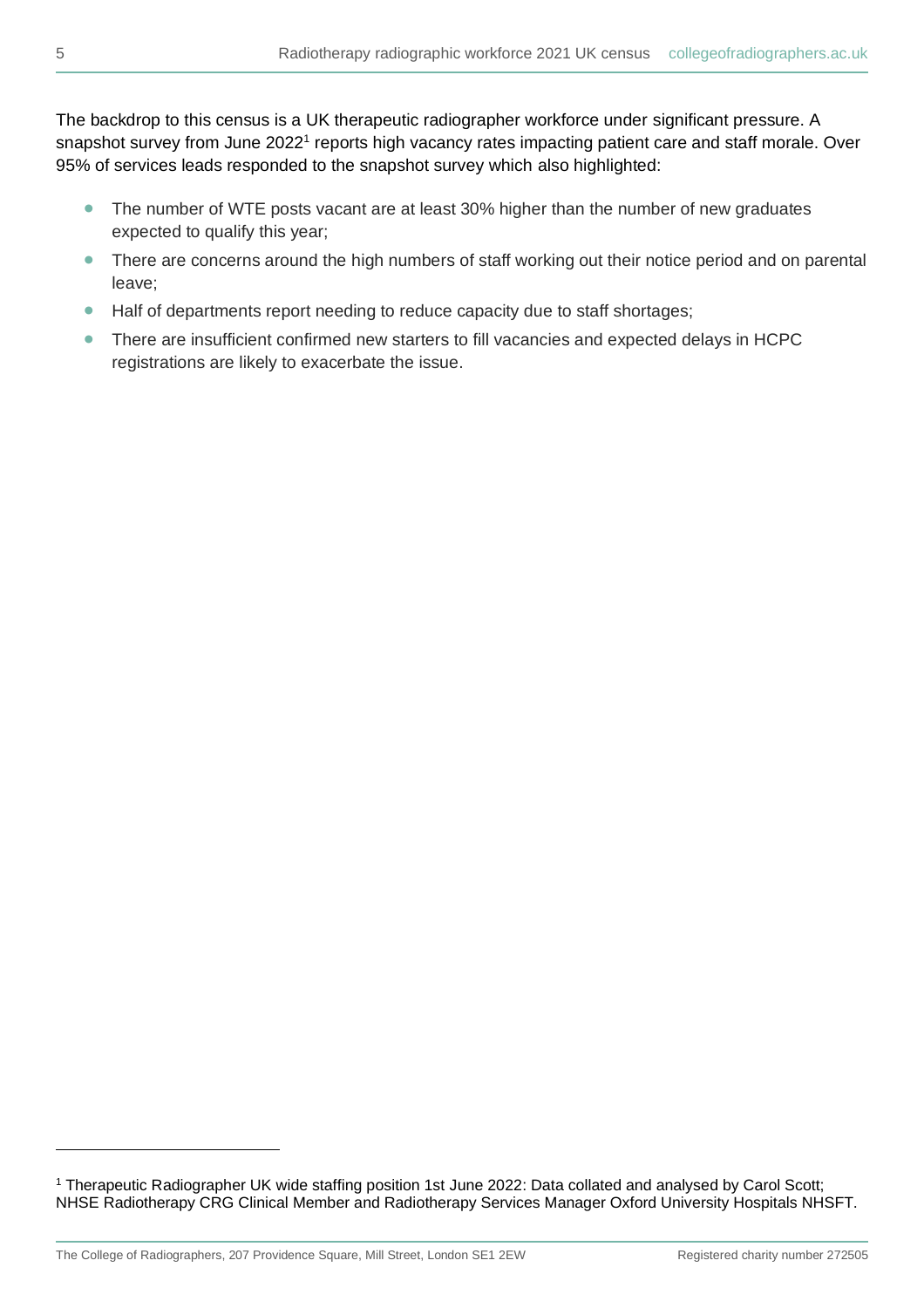## <span id="page-5-0"></span>**2 Methodology**

The 2021 workforce census captures data about the UK radiotherapy radiographic workforce at a census date of 1 November 2021. Data collection was performed between November 2021 and February 2022 by means of a Alchemer® online questionnaire distributed to radiotherapy service managers. The census asked for the total numbers of therapeutic radiographers, APs, TAPs and clinical support workers delivering radiotherapy (together referred to as the 'radiotherapy radiographic workforce' in this report) within the budgetary control of the radiotherapy service manager. Radiotherapy helpers and administration staff are not included in the numbers. Note that clinical support workers were not included in previous editions of this census.

Respondents were asked:

- Their contact details and job title
- The name of the radiotherapy provider on whose behalf they were responding
- Establishment numbers by AfC band WTE and job titles
- Numbers in post by AfC band WTE, headcount and job titles
- Vacancy WTE numbers by AfC band current and three-month and job titles
- WTE establishment by site and career progression level
- Long-term absence headcount numbers by AfC band career break, long-term sickness absence and parental leave
- Headcount predicted to retire in the coming year, subsequent year and further 3 years by AfC band
- Headcount of leavers in the previous year by AfC band and reasons for leaving
- Job titles in use
- Recent and planned international recruitment by AfC band
- Support of return to practice radiographers, apprenticeships and students
- Use of agency therapeutic radiographers
- Therapeutic radiographers employed in dosimetry and other cancer services not within the budgetary control of the radiotherapy service manager

Two questions were added this year relating to the number of commissioned radiotherapy treatment machines and daily hours of external beam radiotherapy. Due to inconsistencies in responses, the data are not published. However, the responses will be used to reword the questions for future censuses.

This report assumes that numbers reported in AfC band 3 refer to clinical support workers delivering radiotherapy or TAPs, numbers reported in AfC band 4 refer to APs and numbers reported in AfC band 5 and above refer to therapeutic radiographers. The inclusion of clinical support workers for the first time affects comparisons with previous year's data. However, the effect is judged to be small.

This report excludes the physics and engineering radiotherapy workforce and clinical oncologists. Enquiries about the physics and engineering workforce in radiotherapy should be directed to the Institute of Physics and Engineering in Medicine. Enquiries about the clinical oncology workforce should be directed to the Royal College of Radiologists.

Links to the full set of questions for the 2021 census and a spreadsheet with a breakdown of the principal data by radiotherapy provider can be found in the [Downloads section](#page-30-2) of this report.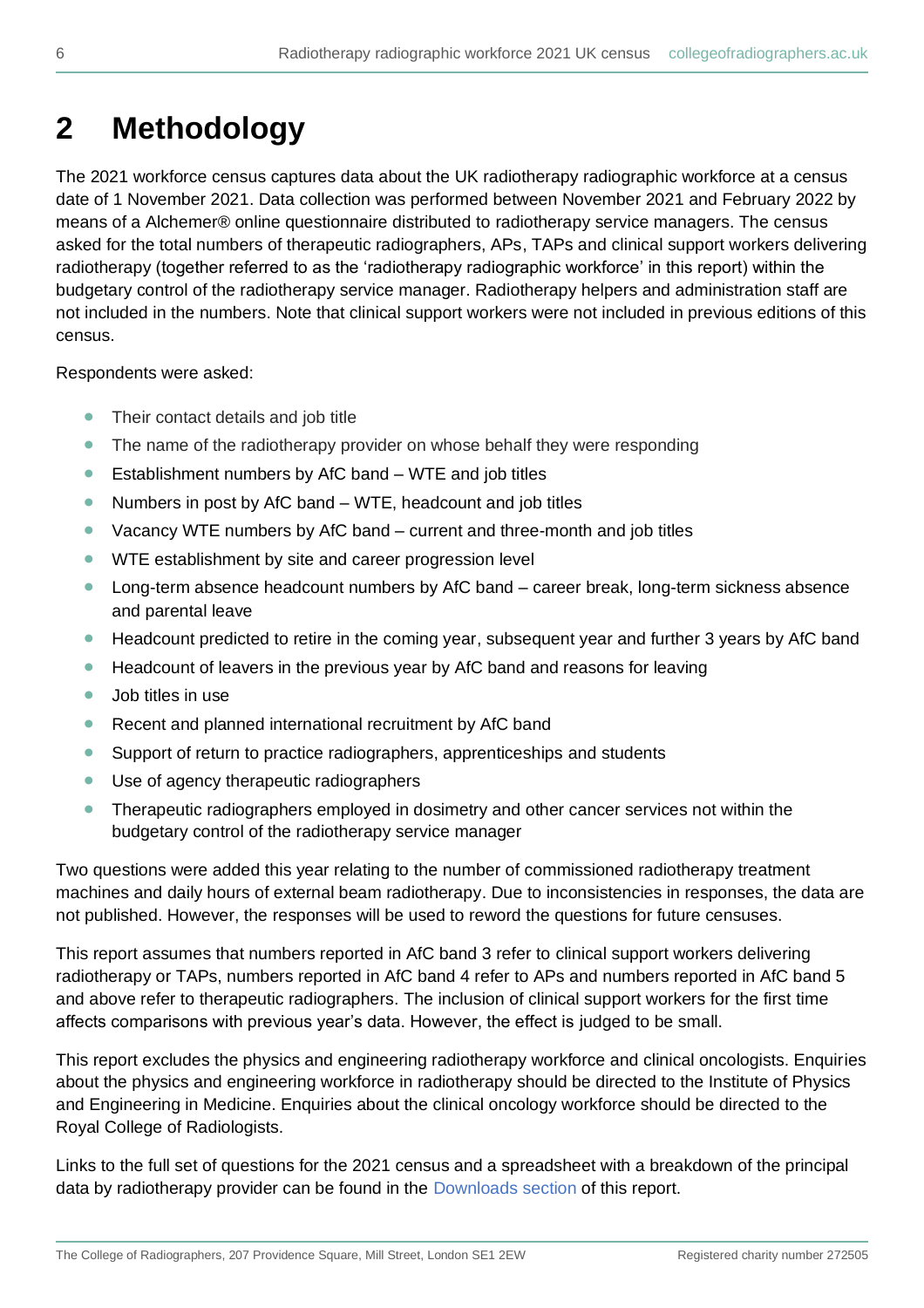Of the 61 NHS providers of radiotherapy services in the UK, 58 submitted data to the CoR census. In addition, six private (non-NHS) providers of radiotherapy services responded (out of a maximum of ten), giving a 90% response rate overall.

Radiotherapy services provided at Colchester Hospital and Ipswich Hospital are counted as two separate services in this edition of the census. Although the two trusts have merged to form East Suffolk and North Essex NHS Foundation Trusts, separate responses were received from Colchester and Ipswich and so are reported as two separate radiotherapy services for the purposes of this census. Similarly, HCA International provided three responses from the three branches of their radiotherapy provision and Rutherford Cancer Centres provided one response from one of their four branches. These are counted as separate respondents.

Where data are not available from a provider for a question, data from the previous census date of 1 November 2020 are used in section 4 where available. The number of respondents whose data is being used in each question is shown by the 'n' value below tables and figures. This 'n' value is the number of respondents to the question in the current census edition plus the number of non-respondents whose data from the previous census is being used.

### <span id="page-6-0"></span>**3 Profile of respondent workforce size**

Figure 1 shows the distribution of the 64 respondents to the 2021 census in terms of the size of their radiotherapy radiographic workforce WTE. Around four-fifths of the NHS respondents to the survey have fewer than 80 radiotherapy radiographic workers WTE. All six of the non-NHS respondents have fewer than 40 radiotherapy radiographic workers WTE.



*Figure 1 Radiotherapy radiographic workforce WTE size distribution of 2021 census respondents (n=64)*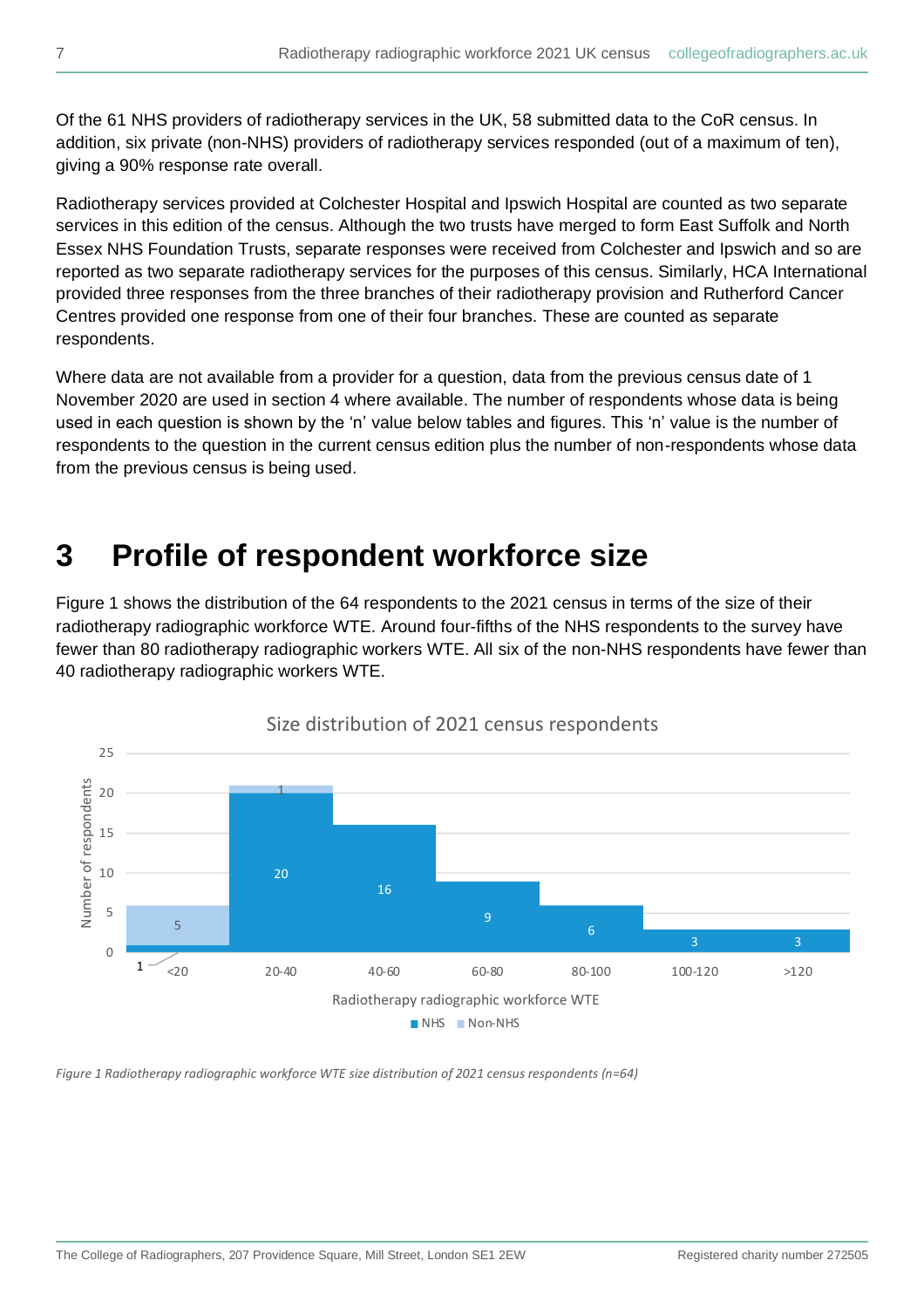## <span id="page-7-0"></span>**4 NHS establishment and vacancies**

### <span id="page-7-1"></span>**4.1 NHS establishment and vacancies by UK country**

Table 1 shows the total NHS WTE of 3640.3 broken down by country. The vacancies and vacancy rate are also displayed.

| <b>Country</b>              | <b>Workforce</b>             | <b>Establishment WTE Vacant WTE</b> |                | <b>Vacancy rate</b> |
|-----------------------------|------------------------------|-------------------------------------|----------------|---------------------|
|                             |                              |                                     |                |                     |
| <b>NHS England</b>          | Therapeutic<br>radiographers | 2959.5                              | 260.4          | 8.8%                |
|                             | AfC bands 3 and 4            | 83.1                                | 15.7           | 18.8%               |
|                             | <b>Total</b>                 | 3042.6                              | 276.1          | 9.1%                |
| <b>NHS Northern Ireland</b> | Therapeutic<br>radiographers | 128.7                               | 7.6            | 5.9%                |
|                             | AfC bands 3 and 4            | $\mathbf 0$                         |                |                     |
|                             | <b>Total</b>                 | 128.7                               | 7.6            | 5.9%                |
| <b>NHS Scotland</b>         | Therapeutic<br>radiographers | 279.8                               | 4.4            | 1.6%                |
|                             | AfC bands 3 and 4            | 3.8                                 | $\overline{0}$ | 0.0%                |
|                             | <b>Total</b>                 | 283.6                               | 4.4            | 1.6%                |
| <b>NHS Wales</b>            | Therapeutic<br>radiographers | 185.4                               | 16.8           | 9.0%                |
|                             | AfC bands 3 and 4            | $\overline{0}$                      |                |                     |
|                             | <b>Total</b>                 | 185.4                               | 16.8           | 9.0%                |
| <b>NHS UK</b>               | Therapeutic<br>radiographers | 3553.4                              | 289.2          | 8.1%                |
|                             | AfC bands 3 and 4            | 86.9                                | 15.7           | 18.0%               |
|                             | <b>Total</b>                 | 3640.3                              | 304.9          | 8.4%                |

*Table 1 NHS radiotherapy radiographic workforce establishment WTE, vacant WTE and vacancy rate by UK country (n=61)*

#### Note on Table 1:

• Vacancy numbers were not received from one of the two Northern Irish radiotherapy providers and two of the three Welsh radiotherapy providers. Numbers from the 2020 census were used for these missing providers instead. So, the vacancy rates for Northern Ireland and Wales should be treated with caution.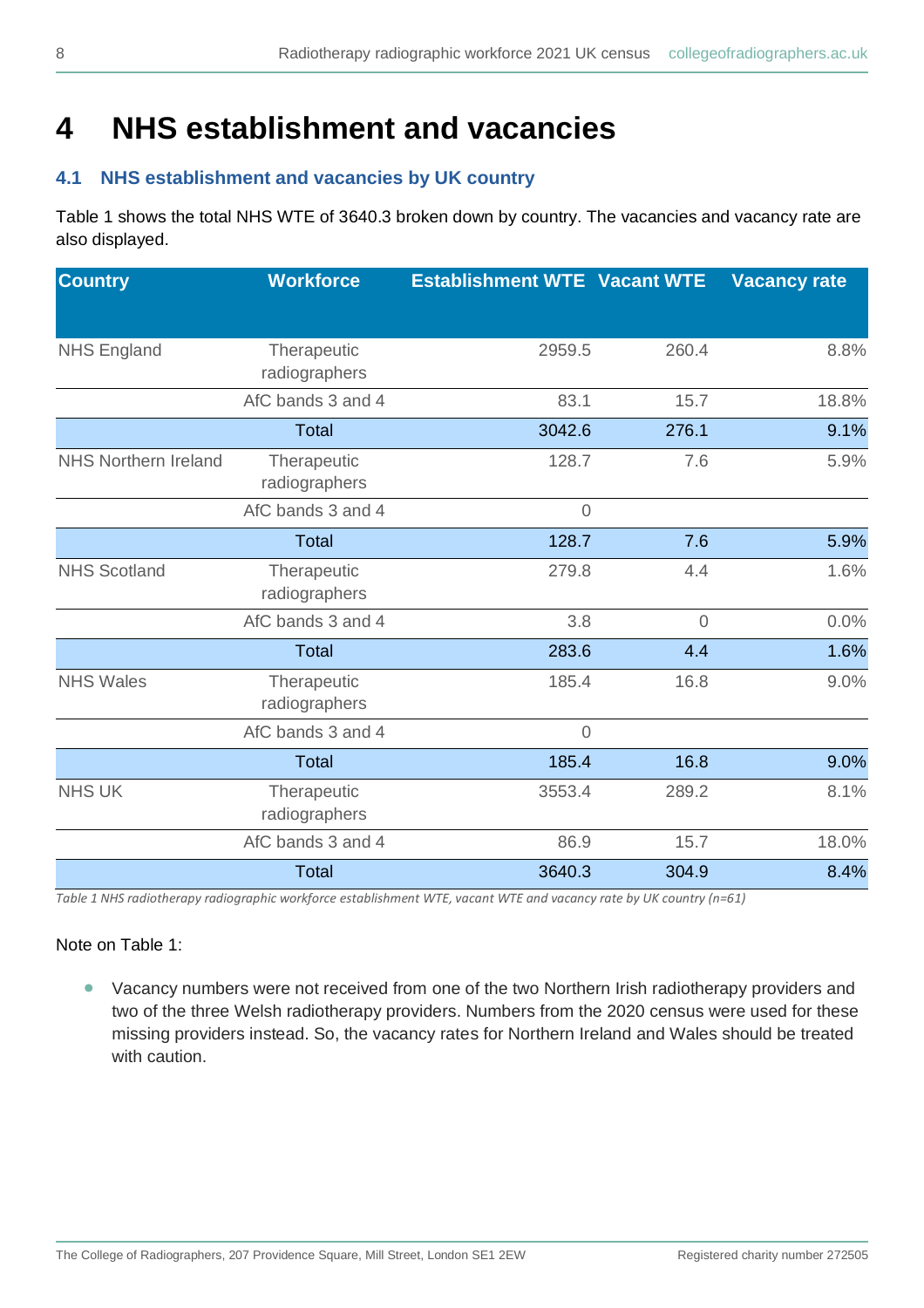### <span id="page-8-0"></span>**4.2 NHS England by radiotherapy network partnership**

Table 2 shows the situation in England by radiotherapy network partnership. Each network includes at least two NHS radiotherapy providers and is aligned to cancer alliance(s). The Thames Valley / Wessex network has the highest current vacancy rate at 14.8%.

| Radiotherapy network partnership aligned to cancer<br>alliance(s)                                            | <b>WTE</b> | <b>Vacant</b><br><b>WTE</b> | <b>Vacancy</b><br>rate |
|--------------------------------------------------------------------------------------------------------------|------------|-----------------------------|------------------------|
| <b>East Midlands</b>                                                                                         | 243.5      | 26.2                        | 10.8%                  |
| East of England                                                                                              | 277.6      | 24.6                        | 8.8%                   |
| Humber, Coast and Vale<br><b>West Yorkshire</b><br>South Yorkshire, Bassetlaw, North Derbyshire and Hardwick | 282.4      | 21.3                        | 7.5%                   |
| Lancashire and South Cumbria<br><b>Greater Merseyside</b><br><b>Cheshire and Merseyside</b>                  | 429.5      | 22.9                        | 5.3%                   |
| North Central and North East London                                                                          | 286.7      | 36.0                        | 12.6%                  |
| North East and Cumbria                                                                                       | 144.8      | 9.0                         | 6.2%                   |
| North West and South West London<br><b>Surrey and Sussex</b>                                                 | 307.1      | 21.8                        | 7.1%                   |
| Peninsula<br>Somerset, Wiltshire, Avon and Gloucestershire                                                   | 297.9      | 16.4                        | 5.5%                   |
| South East London<br>Kent and Medway                                                                         | 192.6      | 23.3                        | 12.1%                  |
| <b>Thames Valley</b><br>Wessex                                                                               | 311.3      | 46.0                        | 14.8%                  |
| <b>West Midlands</b>                                                                                         | 269.3      | 28.6                        | 10.6%                  |
| <b>NHS England</b>                                                                                           | 3042.6     | 276.1                       | 9.1%                   |

*Table 2 NHS radiotherapy radiographic workforce establishment WTE, vacant WTE and vacancy rate by English radiotherapy network partnership (n=51)*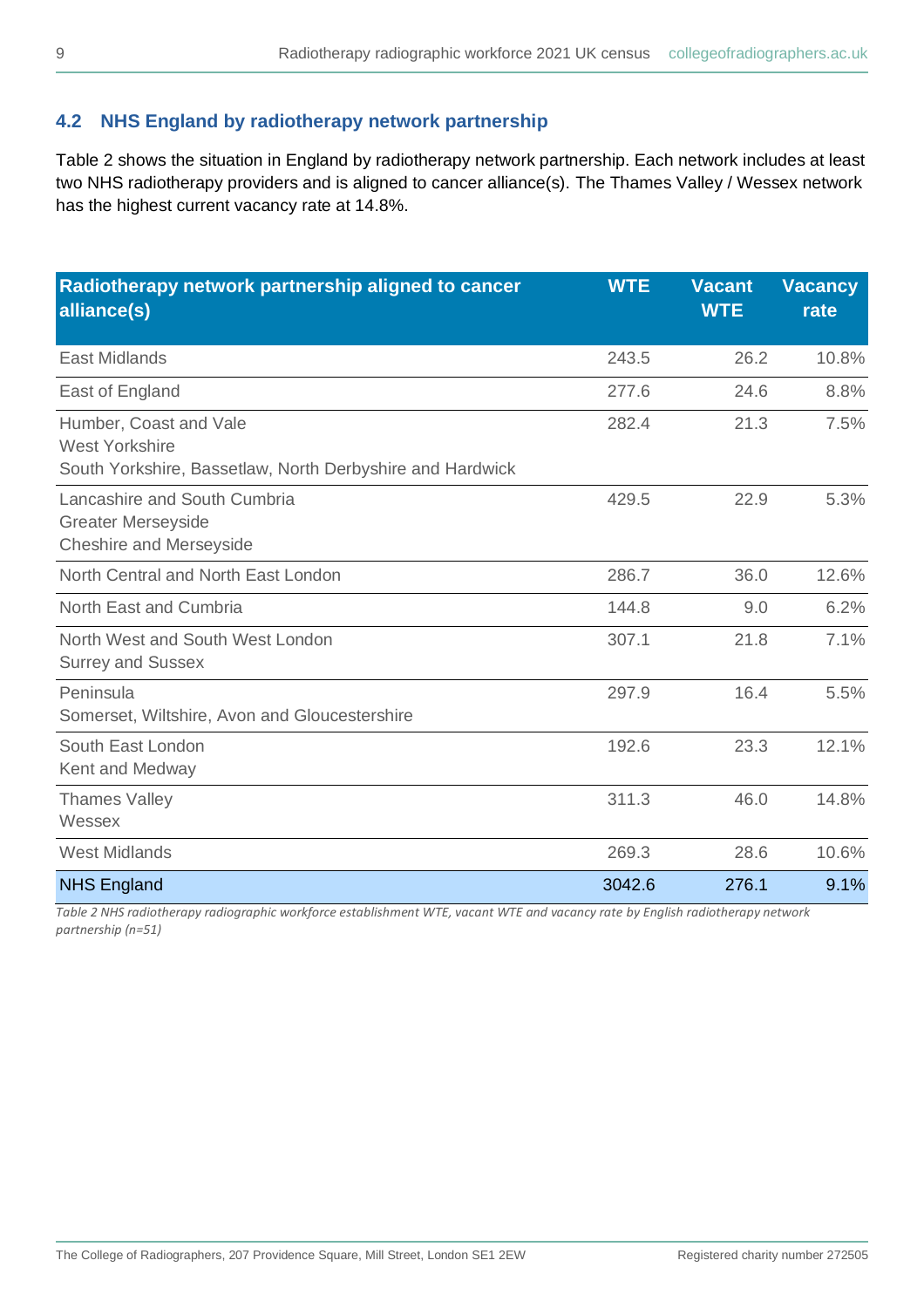### <span id="page-9-0"></span>**4.3 NHS workforce size trend**

Figure 2 shows that the NHS radiotherapy radiographic workforce grew by 788 WTE (28%) between 2012 and 2021.



Size of NHS radiotherapy radiographic workforce 2012 to 2021

*Figure 2 Size of the UK radiotherapy radiographic workforce WTE 2012 to 2020 (n=61)*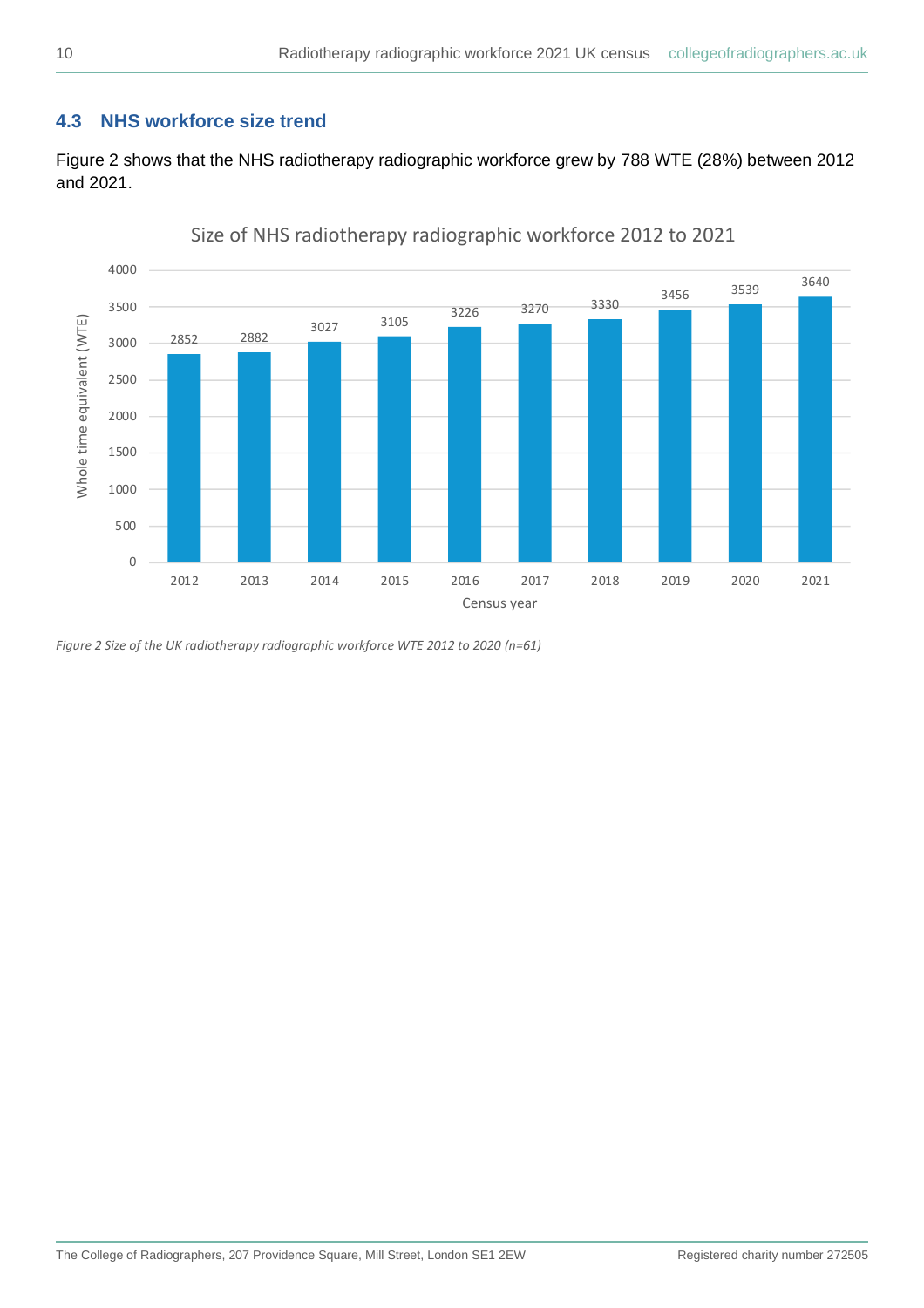### <span id="page-10-0"></span>**4.4 NHS vacancy rate trend**

Figure 3 shows that the current vacancy rate for the NHS radiotherapy radiographic workforce is 8.4%.

This is the highest recorded vacancy rate since we began collecting data in this format in 2012. The rate has grown from 6.1% in 2018 to 8.4% in 2021.



### Current vacancy rate of NHS radiotherapy radiographic workforce 2012 to 2021

Respondents to the census also reported the number of posts which had been vacant for three months. The results show a three-month average vacancy rate of 5.5% for the NHS radiotherapy radiographic workforce. This is an increase on the 2020 census three-month vacancy rate of 4.3%.



Three-month vacancy rate of NHS radiotherapy radiographic workforce 2012 to 2021

*Figure 4 Three-month vacancy rate of NHS radiotherapy radiographic workforce 2012 to 2021 (n=61)*

*Figure 3 Current vacancy rate of NHS radiotherapy radiographic workforce 2012 to 2021 (n=61)*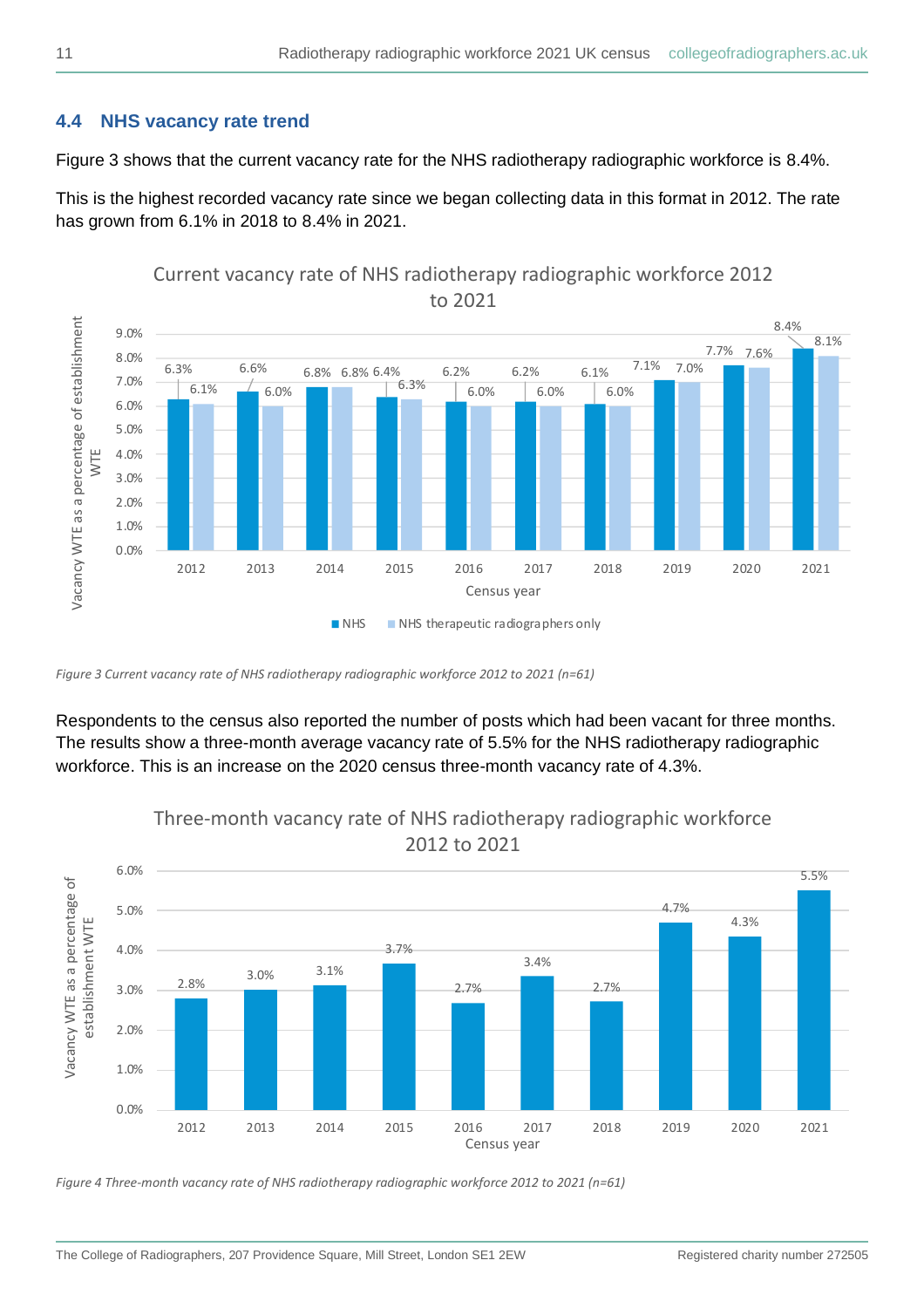### <span id="page-11-0"></span>**4.5 NHS provider vacancy rate distribution**

Figure 5 shows the distribution of NHS provider current vacancy rates. Four NHS providers have current vacancy rates above 20%.



Vacancy WTE as a percentage of establishment WTE

*Figure 5 Distribution of NHS provider current vacancy rates (n=57)*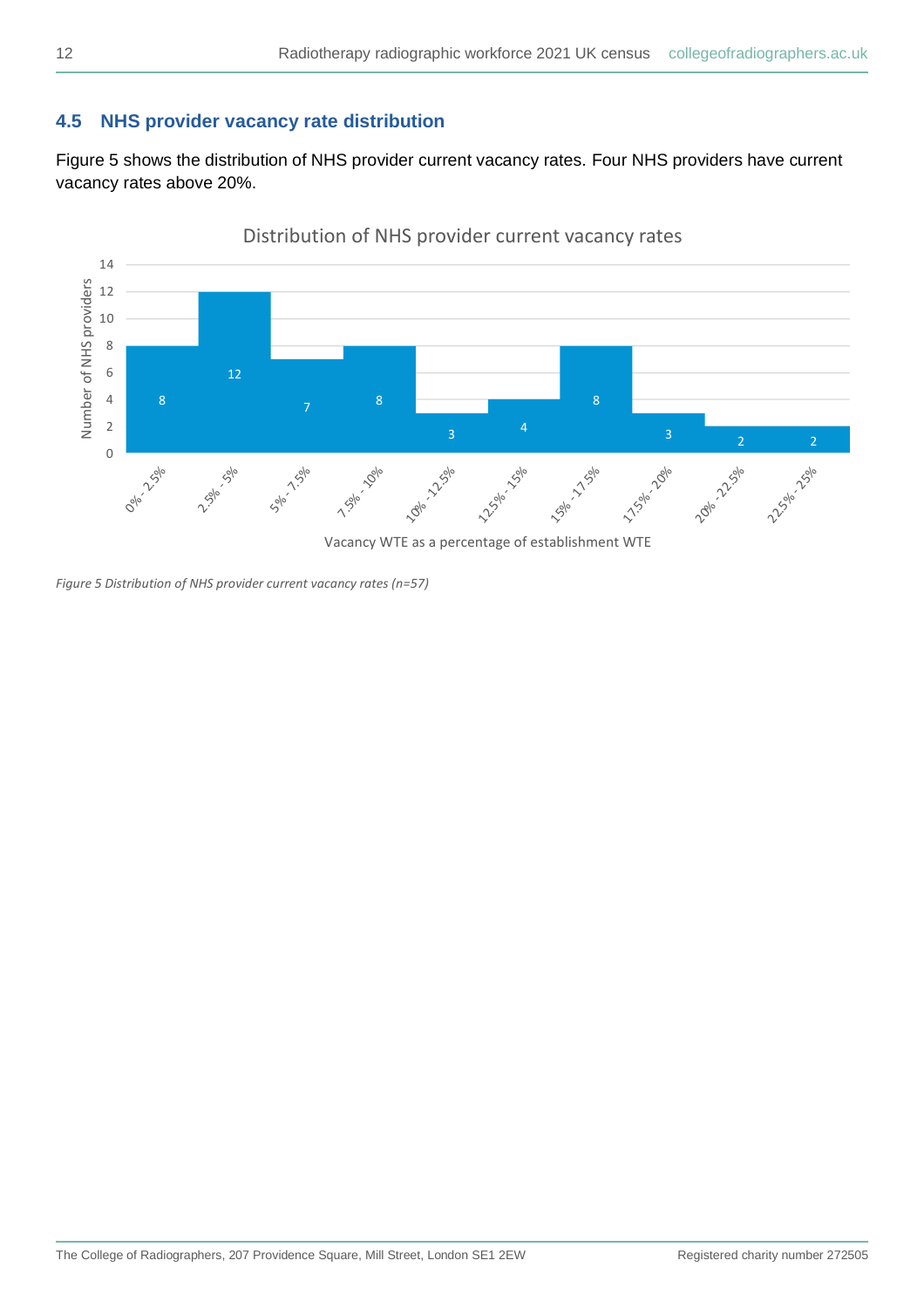### <span id="page-12-0"></span>**4.6 NHS workforce by Agenda for Change (AfC) band**

Table 3 and figure 6 illustrate that 86% of the NHS radiotherapy radiographic workforce is in AfC bands 5 to 7.

| <b>AfC</b> band                            |  | 3 4 5 |                                                       | $6 \t 7$ | <b>8a</b> | 8b 8c 8d 9 |  | Total  |
|--------------------------------------------|--|-------|-------------------------------------------------------|----------|-----------|------------|--|--------|
| NHS radiotherapy<br>radiographic workforce |  |       | 47.6 39.3 878.8 1296.2 964.6 283.4 100.2 28.2 2.0 0.0 |          |           |            |  | 3640.3 |
| (WTE)                                      |  |       |                                                       |          |           |            |  |        |

*Table 3 NHS radiotherapy radiographic workforce WTE by AfC band (n=61)*

### Average radiotherapy radiographic workforce WTE per provider by Agenda for Change band (NHS)



*Figure 6 Average radiotherapy radiographic workforce establishment WTE per NHS provider by AfC band (n=61)*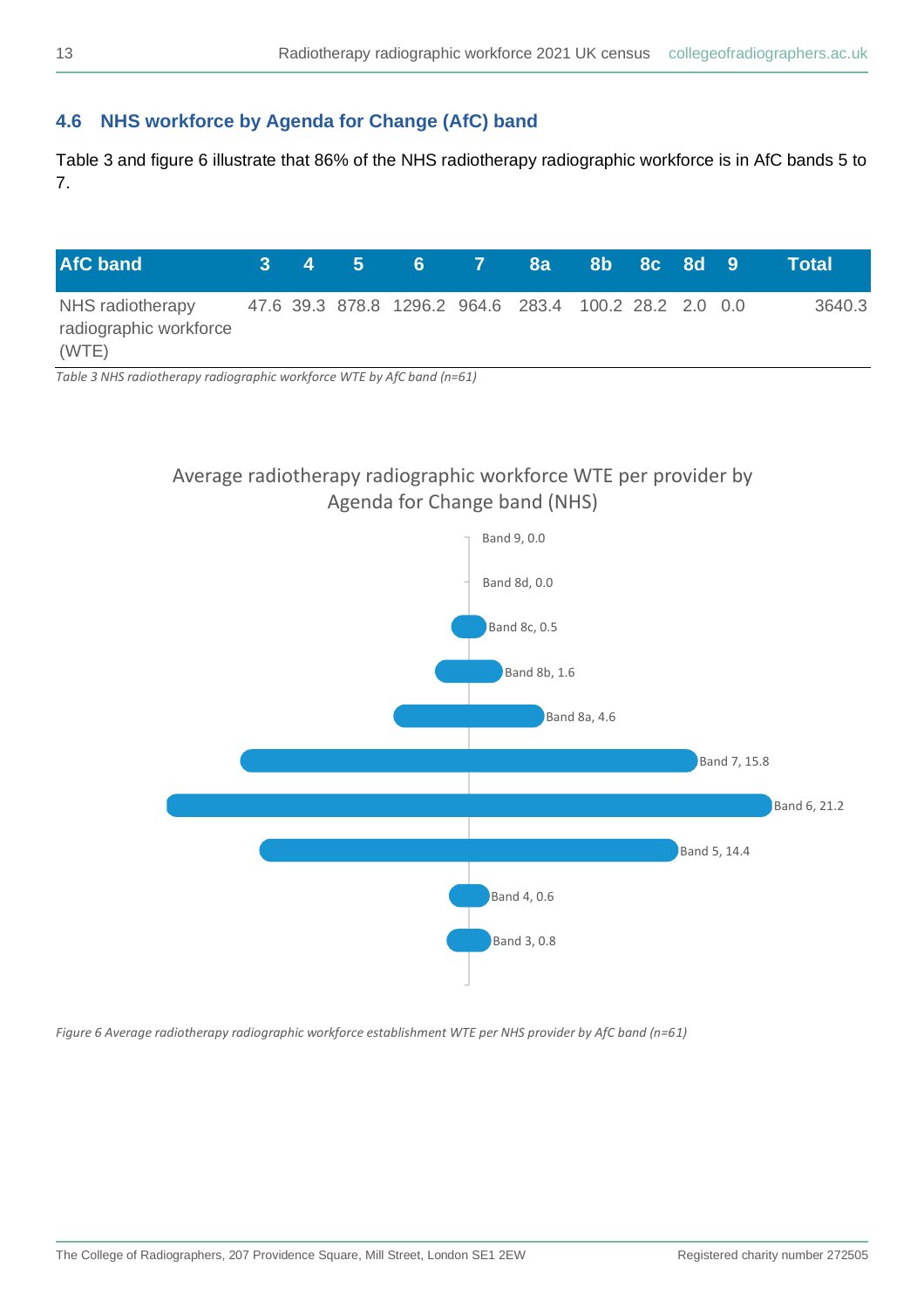## <span id="page-13-0"></span>**5 Radiotherapy radiographic workforce in non-NHS radiotherapy providers**

There are five non-NHS radiotherapy companies in the UK, of whom four submitted data to the CoR census this year. Separate responses were received from the three branches of HCA Healthcare UK; they are counted separately for the purposes of this census. One response was received from one of the four branches of Rutherford Cancer Centres. In total, six out of a possible ten responses were received.

Due to the missing four responses, no attempt is made this year to provide an overall picture of the radiotherapy radiographic workforce in the non-NHS sector. The establishment (WTE and headcount) and vacancy (WTE) data provided by the non-NHS respondents are given in the [data spreadsheet](#page-30-2) that accompanies this report.

From this point onwards, the analysis in this report incorporates the data from both NHS and non-NHS respondents.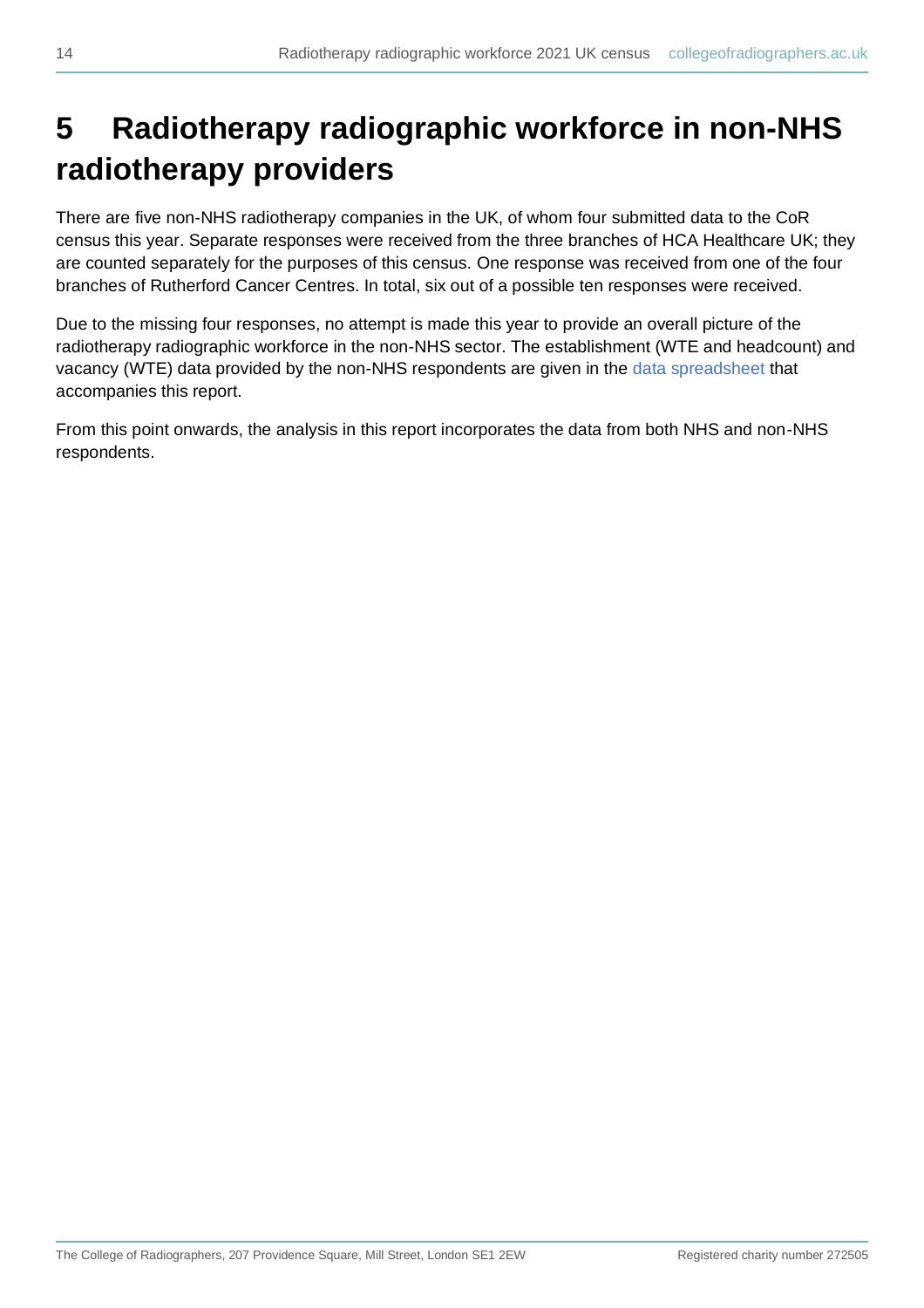## <span id="page-14-0"></span>**6 Staff in post**

The average ratio of the number of staff in post WTE to the number of staff headcount is 0.90 in the NHS. This number gives an indication of the numbers of staff who don't work full-time and can help in workforce planning.

| <b>Sector and</b><br><b>Country</b> | <b>Workforce</b>             | <b>Average staff in</b><br>post WTE | <b>Average staff in post</b><br>headcount | <b>Ratio</b> |
|-------------------------------------|------------------------------|-------------------------------------|-------------------------------------------|--------------|
| <b>NHS England</b>                  | Therapeutic<br>radiographers | 51.1                                | 56.9                                      | 0.90         |
|                                     | AfC bands 3 and 4            | 1.4                                 | 1.6                                       | 0.88         |
|                                     | Overall                      | 52.5                                | 58.5                                      | 0.90         |
| <b>NHS Northern Ireland</b>         | Therapeutic<br>radiographers | 99.5                                | 106.0                                     | 0.94         |
|                                     | AfC bands 3 and 4            | $\overline{0}$                      | $\sqrt{a}$                                |              |
|                                     | Overall                      | 99.5                                | 106.0                                     | 0.94         |
| <b>NHS Scotland</b>                 | Therapeutic<br>radiographers | 55.2                                | 62.8                                      | 0.88         |
|                                     | AfC bands 3 and 4            | 0.6                                 | 0.8                                       | 0.75         |
|                                     | Overall                      | 55.8                                | 63.6                                      | 0.88         |
| <b>NHS Wales</b>                    | Therapeutic<br>radiographers | 37.7                                | 45.5                                      | 0.83         |
|                                     | AfC bands 3 and 4            | $\sqrt{a}$                          | $\overline{0}$                            |              |
|                                     | Overall                      | 37.7                                | 45.5                                      | 0.83         |
| <b>NHS UK</b>                       | Therapeutic<br>radiographers | 51.8                                | 57.8                                      | 0.90         |
|                                     | AfC bands 3 and 4            | 1.3                                 | 1.4                                       | 0.87         |
|                                     | Overall                      | 53.1                                | 59.3                                      | 0.90         |
| Non-NHS UK                          | Therapeutic<br>radiographers | 9.9                                 | 11.2                                      | 0.89         |
|                                     | AfC bands 3 and 4            | 0.2                                 | 0.2                                       | 1.00         |
|                                     | Overall                      | 10.1                                | 11.3                                      | 0.89         |

*Table 4 Radiographic workforce average staff in post by provider - WTE and headcount (n=64)*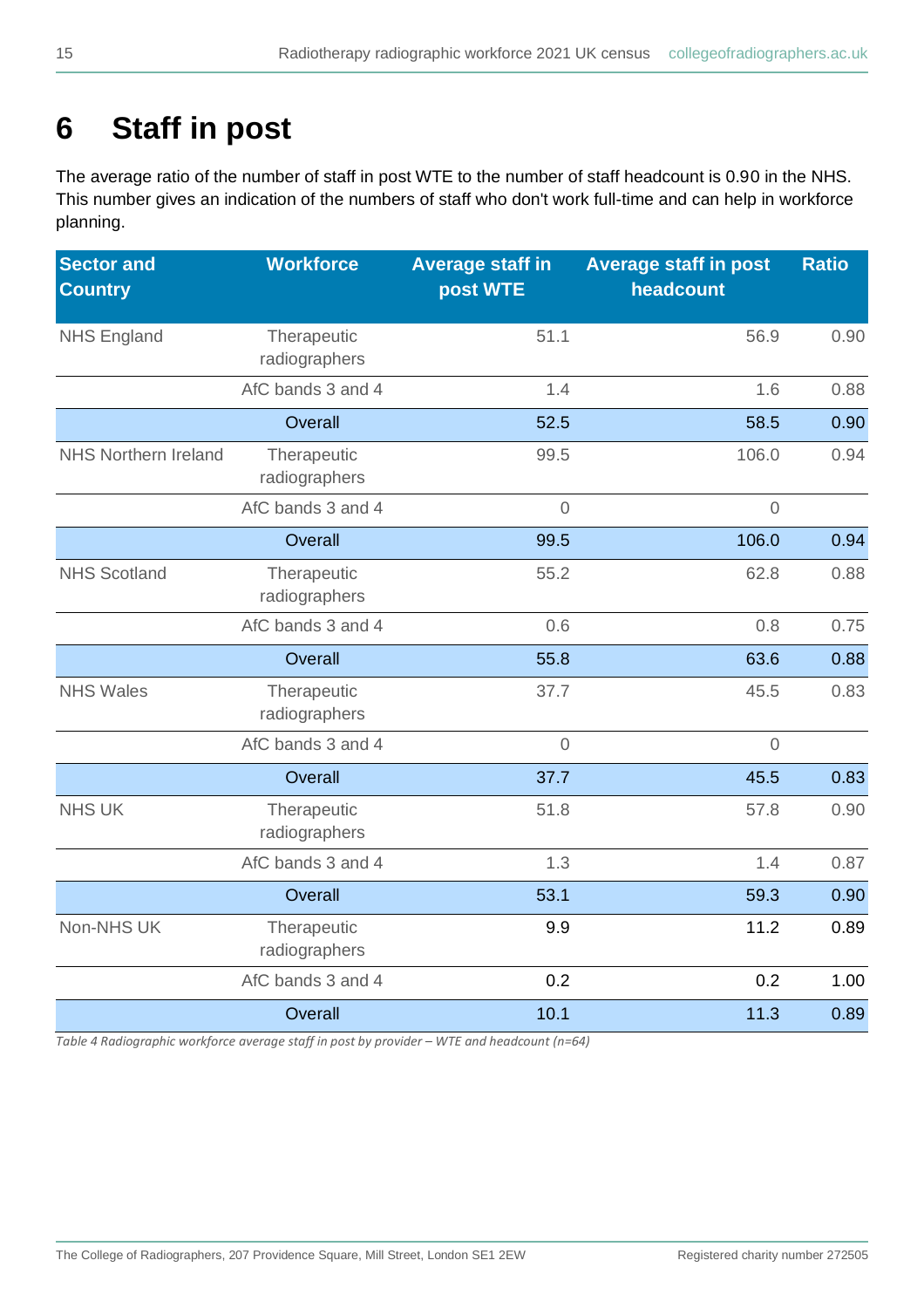## <span id="page-15-0"></span>**7 Job titles**

### <span id="page-15-1"></span>**7.1 Job title establishment and vacancy frequency**

There are 276 job titles in use in radiotherapy providers in the UK for the radiotherapy radiographic workforce. Table 5 shows the job titles used by two or more providers by AfC band. Refer to the [accompanying spreadsheet](#page-30-2) to see the full list of job titles in use. Tables 6 and 7 show the job titles with current and three-month vacancies respectively.

| <b>AfC</b><br>band        | Job titles (number of providers using job title in brackets)                                                                                                                                                                                                                                                                                                                                                                                                                                                                                                                                                                                                                                                                                                                                                                                 |
|---------------------------|----------------------------------------------------------------------------------------------------------------------------------------------------------------------------------------------------------------------------------------------------------------------------------------------------------------------------------------------------------------------------------------------------------------------------------------------------------------------------------------------------------------------------------------------------------------------------------------------------------------------------------------------------------------------------------------------------------------------------------------------------------------------------------------------------------------------------------------------|
| $\ensuremath{\mathsf{3}}$ | radiotherapy assistant (3)                                                                                                                                                                                                                                                                                                                                                                                                                                                                                                                                                                                                                                                                                                                                                                                                                   |
| $\overline{4}$            | assistant practitioner (20), radiotherapy assistant (6), radiotherapy assistant practitioner (4)                                                                                                                                                                                                                                                                                                                                                                                                                                                                                                                                                                                                                                                                                                                                             |
| 5                         | therapeutic radiographer (44), therapy radiographer (9), band 5 therapeutic radiographer (4),<br>radiotherapy practitioner (3), band 5 radiographer (2), radiographer (2)                                                                                                                                                                                                                                                                                                                                                                                                                                                                                                                                                                                                                                                                    |
| 6                         | therapeutic radiographer (39), senior therapeutic radiographer (17), therapy radiographer (8),<br>senior radiographer (6), senior therapy radiographer (6), team leader (5), band 6 therapeutic<br>radiographer (4), band 6 radiographer (2), radiotherapy practitioner (2), senior radiotherapy<br>practitioner (2), specialist practitioner (2), specialist therapeutic radiographer (2), team leader<br>therapeutic radiographer (2)                                                                                                                                                                                                                                                                                                                                                                                                      |
| $\overline{7}$            | therapeutic radiographer (23), advanced practitioner (20), team leader (17), review radiographer<br>(11), specialist radiographer (7), quality assurance radiographer (4), superintendent radiographer<br>(4), team lead (4), treatment superintendent (4), advanced practitioner therapeutic radiographer<br>(3), clinical specialist (3), practice educator (3), pre-treatment superintendent (3), SABR<br>[stereotactic ablative radiotherapy] radiographer (3), senior therapeutic radiographer (3), therapy<br>radiographer (3), advanced practitioner: radiotherapy review (2), clinical specialist radiographer<br>(2), lead review radiographer (2), Macmillan specialist (2), pre-treatment superintendent<br>radiographer (2), radiotherapy advanced practitioner (2), radiotherapy team leader (2), team lead<br>radiographer (2) |
| 8a                        | therapeutic radiographer (15), lead radiographer (9), consultant radiographer (7), superintendent<br>radiographer (7), technical lead (5), consultant therapeutic radiographer (3), expert practitioner<br>(3), lead therapeutic radiographer (3), operational manager (3), pre-treatment superintendent (3),<br>principal radiographer (3), principal therapeutic radiographer (3), technical lead radiographer (3),<br>treatment superintendent (3), deputy manager (2), deputy radiotherapy manager (2), operational<br>lead radiographer (2), quality manager (2), radiotherapy operational lead (2), radiotherapy<br>operations manager (2), review radiographer (2), trainee consultant radiographer (2)                                                                                                                               |
| 8b                        | radiotherapy services manager (11), head of radiotherapy (9), radiotherapy service manager (9),<br>consultant radiographer (7), therapeutic radiographer (7), radiotherapy manager (6), consultant<br>therapeutic radiographer (4), operational lead (4), consultant breast radiographer (3), deputy head<br>of radiotherapy (3), head of therapeutic radiography (3), deputy head of radiotherapy services (2)                                                                                                                                                                                                                                                                                                                                                                                                                              |
| 8c                        | head of radiotherapy (8), radiotherapy services manager (6), head of radiotherapy services (4),<br>consultant radiographer (3)                                                                                                                                                                                                                                                                                                                                                                                                                                                                                                                                                                                                                                                                                                               |

*Table 5 Job titles used by two or more radiotherapy providers by AfC band (n=62)*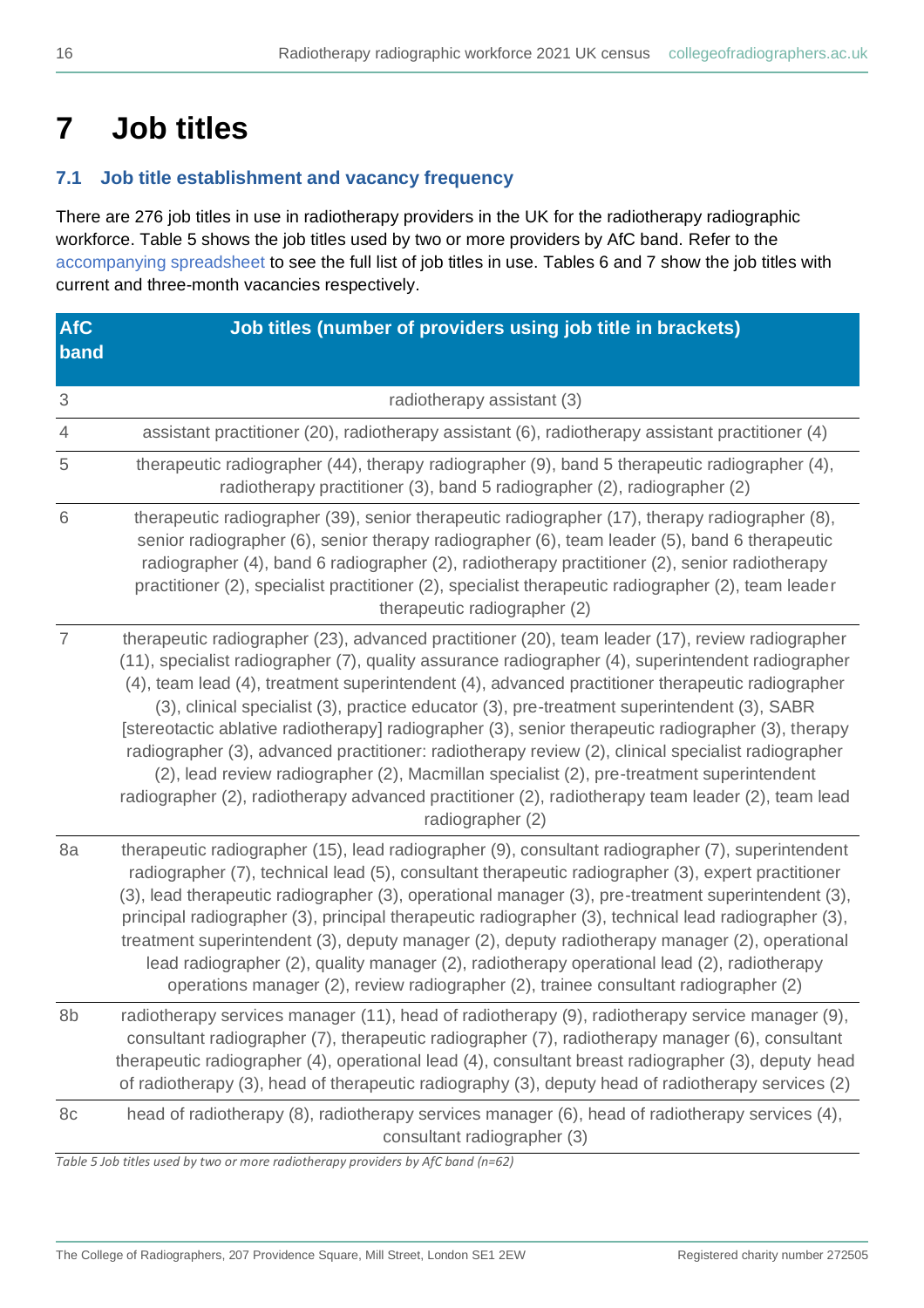| <b>AfC</b><br>band | Job titles (number of providers reporting current vacancies in brackets)                                                                                                                                                                                                              |
|--------------------|---------------------------------------------------------------------------------------------------------------------------------------------------------------------------------------------------------------------------------------------------------------------------------------|
| 3                  | radiotherapy support worker (2)                                                                                                                                                                                                                                                       |
| $\overline{4}$     | assistant practitioner (5)                                                                                                                                                                                                                                                            |
| 5                  | therapeutic radiographer (34), band 5 therapeutic radiographer (4), therapy radiographer (3), band<br>5 radiographer (2), radiotherapy practitioner (2)                                                                                                                               |
| 6                  | therapeutic radiographer (25), senior therapeutic radiographer (11), therapy radiographer (5),<br>senior therapy radiographer (5), senior radiographer (3), band 6 radiographer (2), band 6<br>therapeutic radiographer (2), specialist therapeutic radiographer (2), team leader (2) |
| $\overline{7}$     | therapeutic radiographer (14), team leader (10), advanced practitioner (7), advanced practitioner<br>therapeutic radiographer (2), senior therapeutic radiographer (2), team leader radiographer (2)                                                                                  |
| 8a                 | superintendent radiographer (4), therapeutic radiographer (4), expert practitioner (2), operational<br>manager $(2)$                                                                                                                                                                  |
| 8b                 | radiotherapy services manager (3), consultant radiographer (2)                                                                                                                                                                                                                        |
| 8c                 | radiotherapy services manager (2)                                                                                                                                                                                                                                                     |

*Table 6 Job titles with current vacancies reported by two or more radiotherapy providers by AfC band (n=62)*

| <b>AfC</b><br>band | Job titles (number of providers reporting three-month vacancies in brackets)                                                                                                                       |
|--------------------|----------------------------------------------------------------------------------------------------------------------------------------------------------------------------------------------------|
| 3                  | radiotherapy support worker (2)                                                                                                                                                                    |
| $\overline{4}$     | assistant practitioner (2)                                                                                                                                                                         |
| 5                  | therapeutic radiographer (23), therapy radiographer (3), band 5 radiographer (2), band 5<br>therapeutic radiographer (2), radiographer (2)                                                         |
| 6                  | therapeutic radiographer (12), senior therapeutic radiographer (5), senior radiographer (4), senior<br>therapy radiographer (2), specialist therapeutic radiographer (2), therapy radiographer (2) |
| $\overline{7}$     | therapeutic radiographer (8), advanced practitioner (5), team leader (5), advanced practitioner<br>therapeutic radiographer (2), senior therapeutic radiographer (2)                               |
| 8a                 | superintendent radiographer (3), expert practitioner (2), operational manager (2), therapeutic<br>radiographer (2)                                                                                 |
| 8b                 | consultant therapeutic radiographer (2), radiotherapy service manager (2), radiotherapy services<br>manager $(2)$                                                                                  |

*Table 7 Job titles with three-month vacancies reported by two or more radiotherapy providers by AfC band (n=62)*

#### Notes on tables 5, 6 and 7:

• Except for 'Radiographer' and 'Senior Radiographer', job titles may be counted more than once if they are also included within other job titles. For example, 'Advanced Practitioner: Radiotherapy Review' is counted once as 'Advanced Practitioner: Radiotherapy Review' and once as 'Advanced Practitioner'. However, 'Consultant Breast Radiographer' is only counted once as 'Consultant Breast Radiographer' and not again as 'Consultant Radiographer'.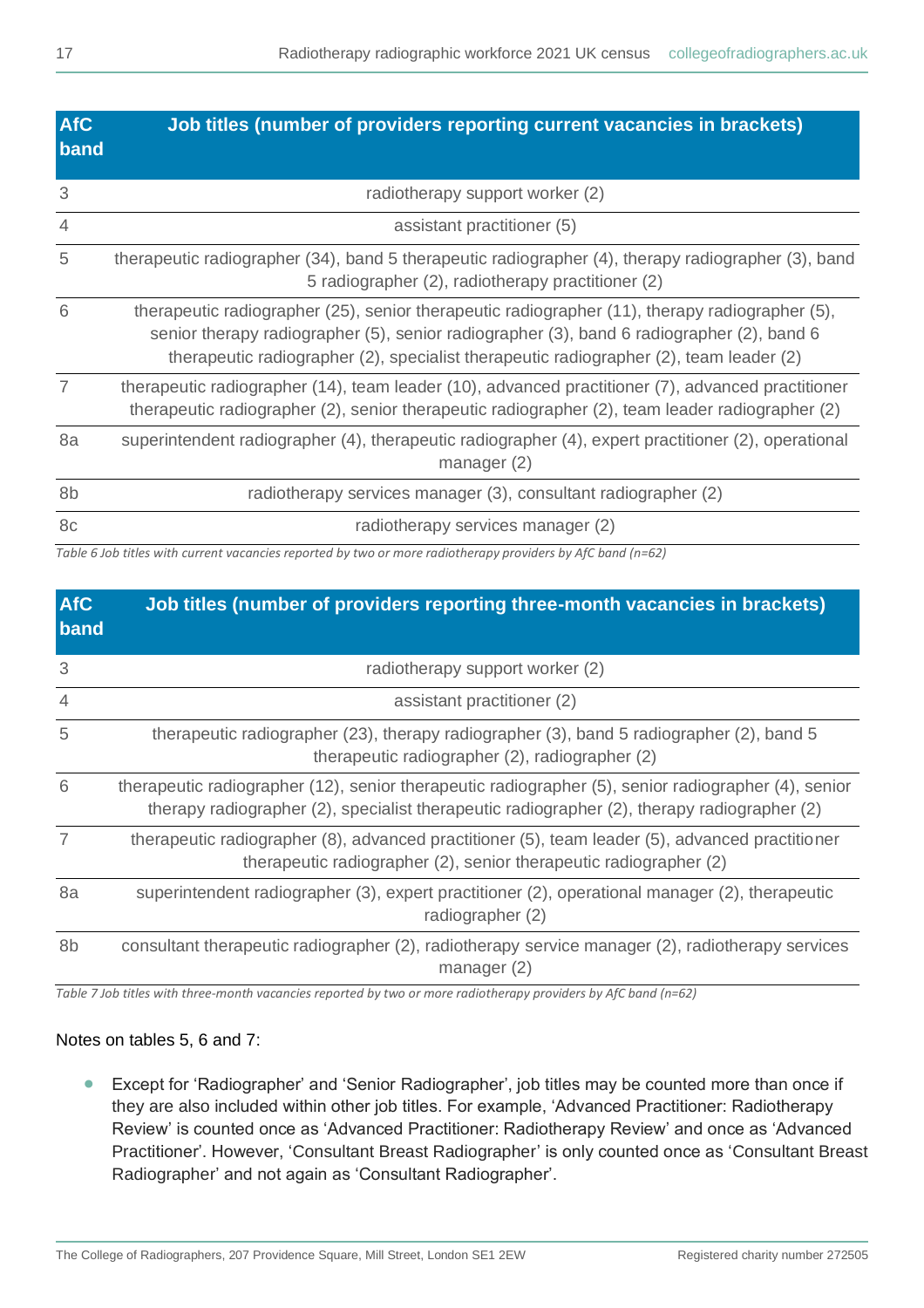### <span id="page-17-0"></span>**7.2 Job title trends**

Respondents were also asked whether they used specific job titles. These selected job titles are tracked across census editions for trends as illustrated in figure 7. They include the two protected titles within the radiotherapy radiographic workforce which are 'therapeutic radiographer' and 'radiographer'. (See the Health and Care Professions Council website [https://www.hcpc-uk.org/about-us/who-we-regulate/the](https://www.hcpc-uk.org/about-us/who-we-regulate/the-professions/)[professions/](https://www.hcpc-uk.org/about-us/who-we-regulate/the-professions/) for more information about protected titles.)

Notes on figure 7:

- Advanced clinical practitioner was added as an option in the 2020 census edition.
- Advanced therapeutic radiographer, consultant therapeutic radiographer and trainee advanced clinical practitioner were added as options in the 2021 census edition.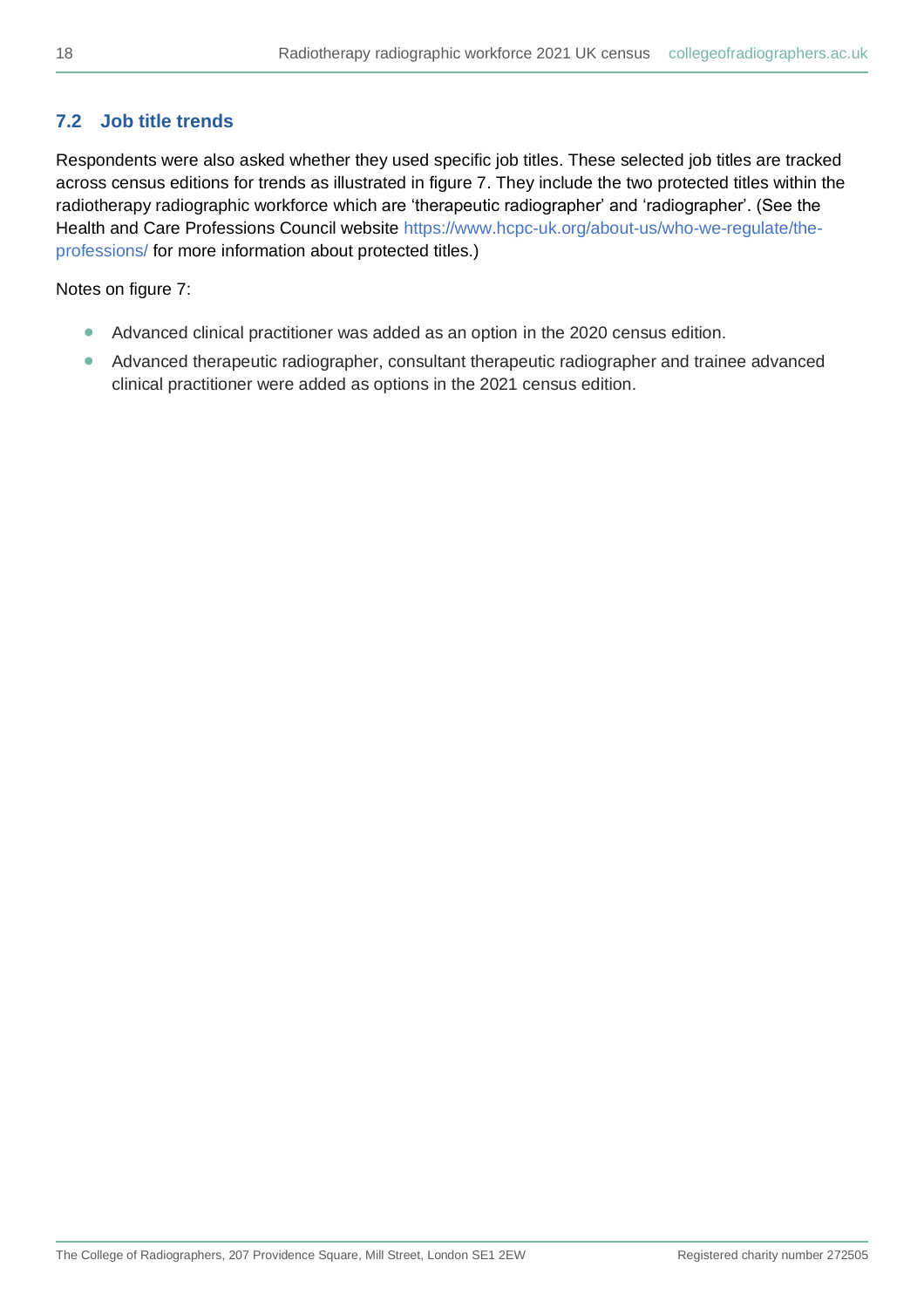

Frequency of selected job titles

*Figure 7 Frequency of selected job titles in the UK radiotherapy radiographic workforce (n=63)*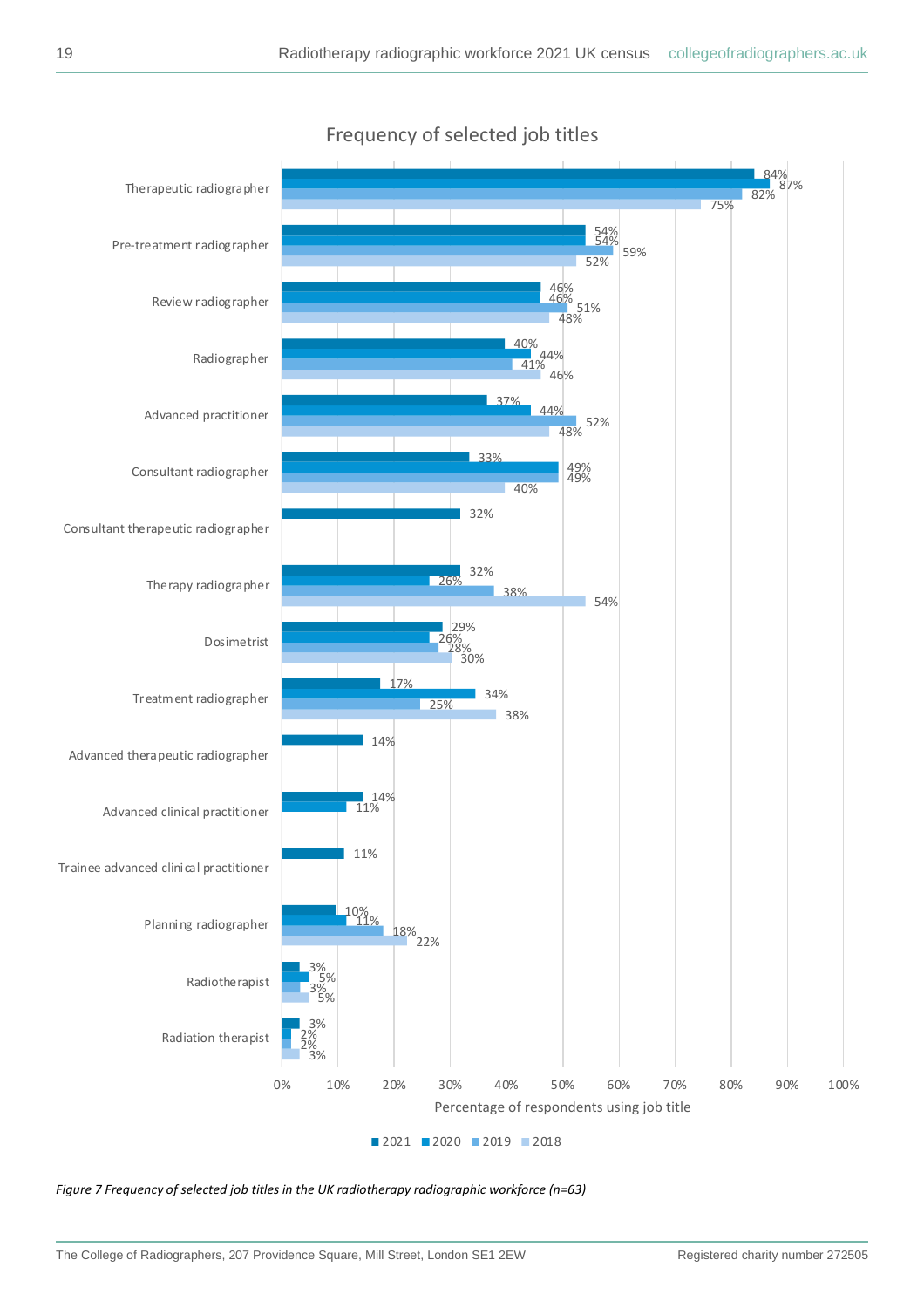## <span id="page-19-0"></span>**8 Establishment by site / speciality**

Respondents were asked to specify the number of radiotherapy radiographic practitioners by site at different career progression / qualification levels. This allows the comparative size of practitioners for each site / speciality to be calculated as shown in figure 8.

The five sites / specialities with the largest number of enhanced, advanced or consultant practitioners are breast; technical development; prostate; head and neck; and gynaecological.



Enhanced, advanced and consultant practitioner establishment WTE by site / speciality - total of all respondents

*Figure 8 Total enhanced, advanced and consultant practitioner establishment WTE by site (n=59)*

Figures 9 and 10 show the data from figure 8 broken down by career progression / qualification level. The sites / specialities with the most consultant practitioners are breast, palliative and prostate. For advanced practitioners, the most prevalent sites / specialities are technical development; head and neck; breast and prostate. The site with the largest contingent of enhanced practitioners is breast.

78% of enhanced practitioners and 76% of advanced practitioners have a Masters level qualification.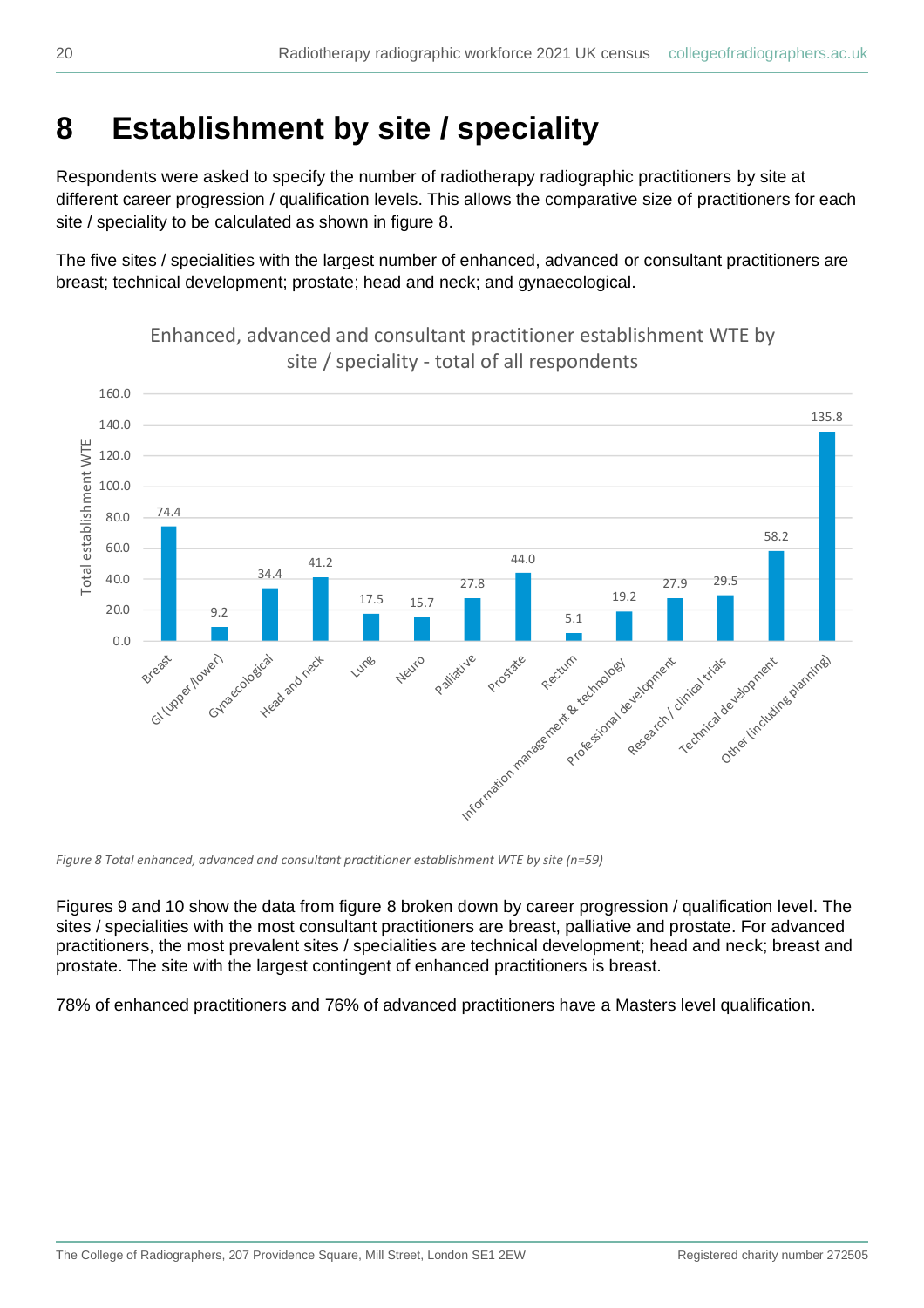

*Figure 9 Enhanced, advanced and consultant practitioner establishment WTE by site and career progression / qualification level (n=59)*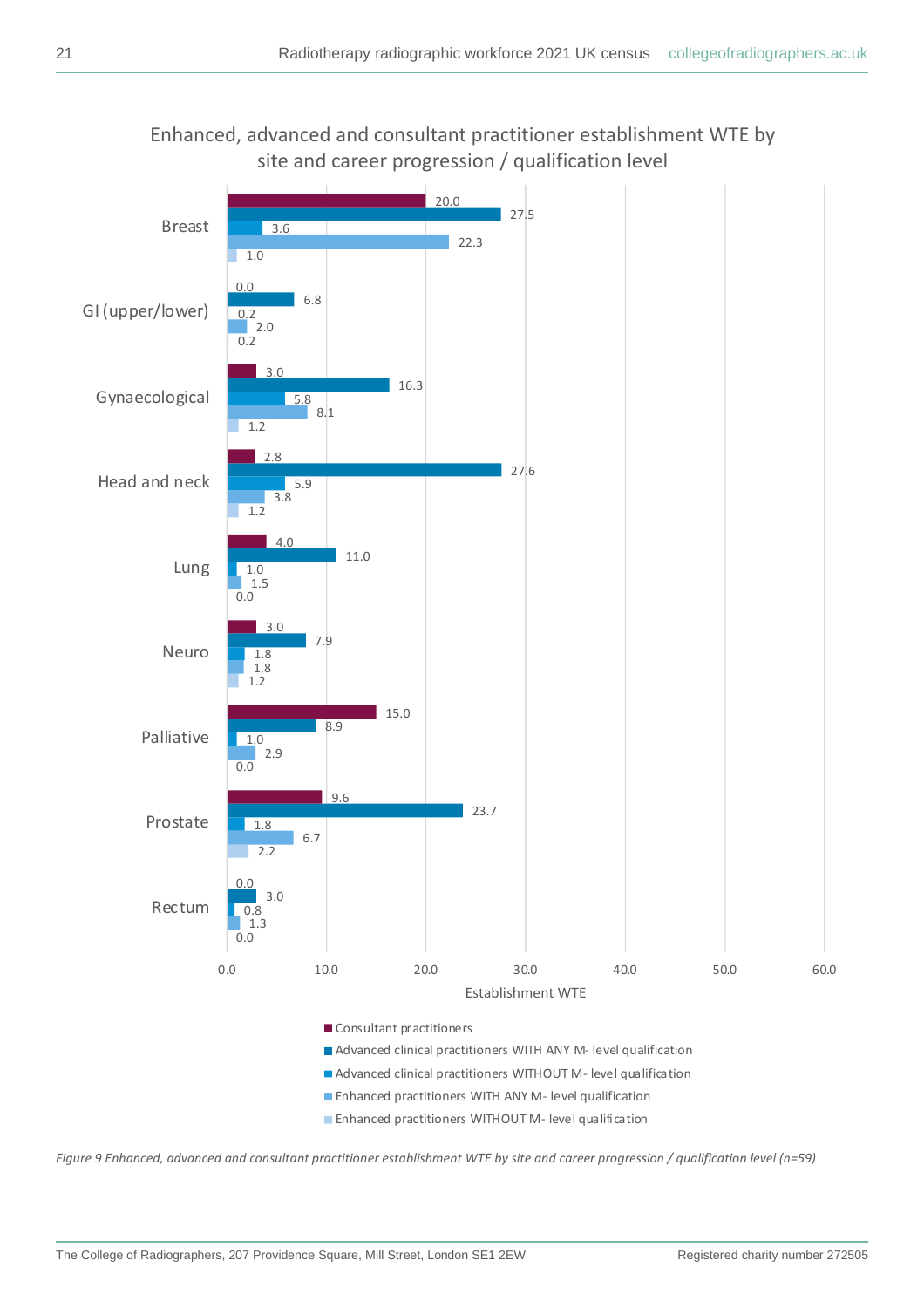### Enhanced, advanced and consultant practitioner establishment WTE by speciality and career progression / qualification level



*Figure 10 Enhanced, advanced and consultant practitioner establishment WTE by speciality and career progression / qualification level (n=59)*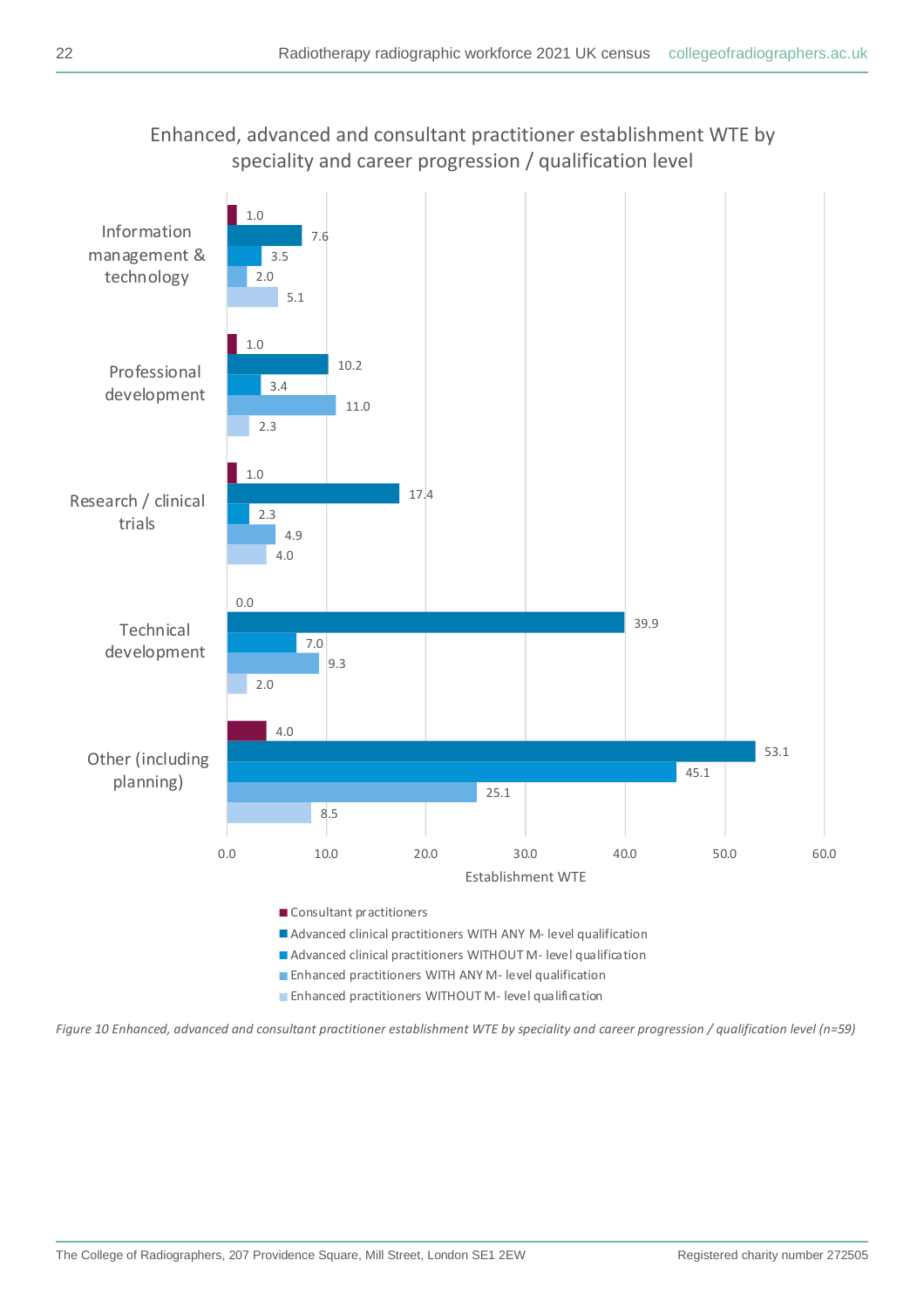## <span id="page-22-0"></span>**9 Long-term absence rate**

The census asked about reasons for long-term absence: 17 post holders by headcount are on a career break (0.5%), 64 are on non-Covid-19-related long-term sickness absence (1.8%), 11 are on Covid-19 related long-term sickness absence (0.3%) and 136 are on parental leave (3.9%). In total, an average of 6.6% of post holders, by headcount, are absent long term due to career break, sickness absence or parental leave.



### Long-term absence by Agenda for Change band

- **Post holder on career break**
- Post holder on non-Covid-19-related long-term sickness absence
- Post holder on Covid-19-related long-term sickness absence
- **Post holder on parental leave**

*Figure 11 Long-term absence rate by AfC band (n=63)*

#### Other reasons for long-term absence given in the free text by respondents are:

- Unable to work clinically due to health issues (2 respondents)
- Working from home due to upcoming maternity leave (1 respondent)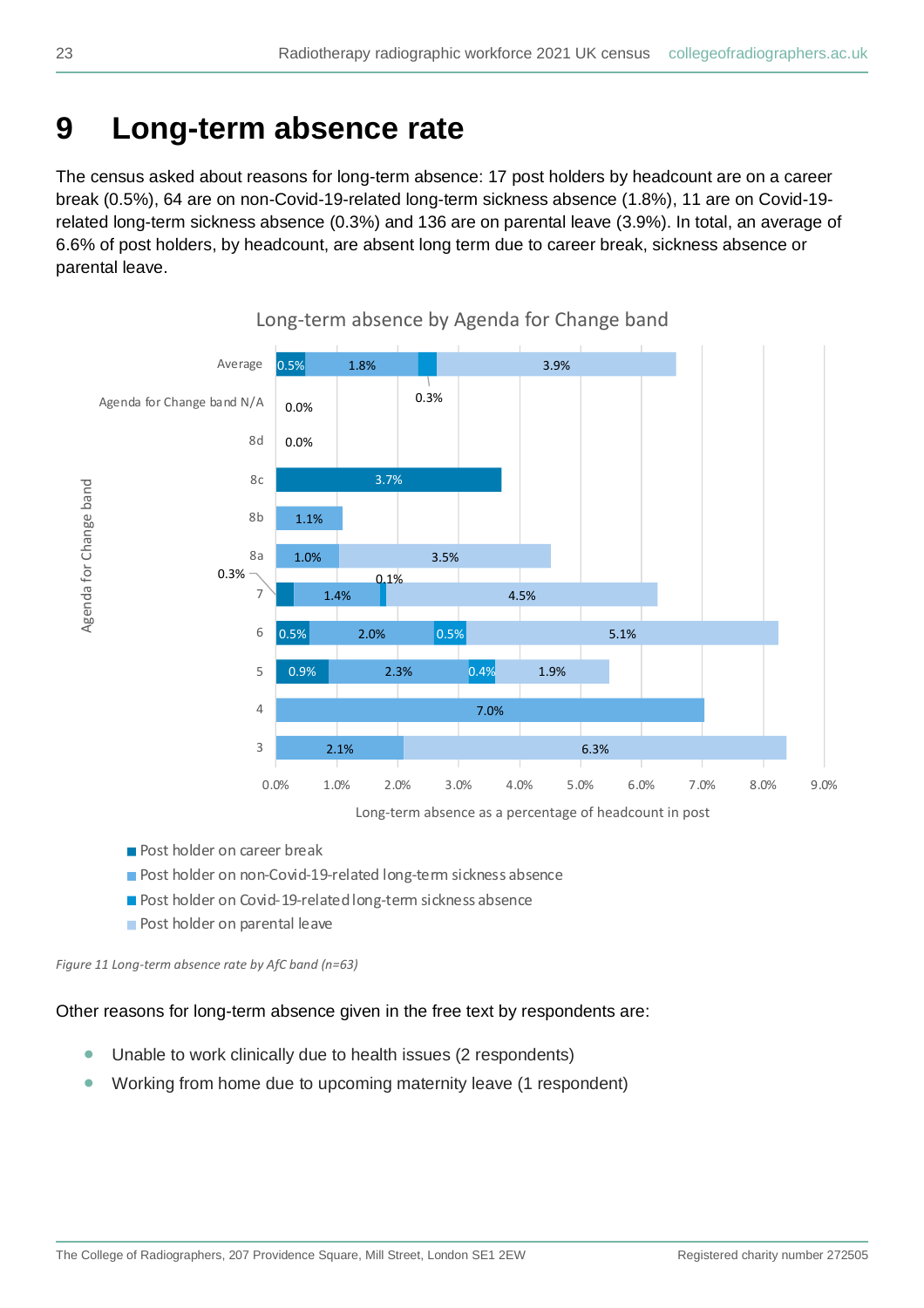## <span id="page-23-0"></span>**10 Retirements**

Respondents were asked the number of radiotherapy radiographic workforce posts with the post holder due to retire in the coming year, subsequent year and the following three years. Figure 12 presents the results stratified by AfC band.

For the 63 respondents to this question, 1.0% of their radiotherapy radiographic workforce by headcount is due to retire in the coming year, 1.1% in the subsequent year and 2.4% in the following three years. This gives an average retirement due rate in the next five years of 4.5%.



Retirements due by Agenda for Change band

■ Retire between 1 November 2021 and 31 October 2022 (headcount)

- Retire between 1 November 2022 and 31 October 2023 (headcount)
- Retire between 1 November 2023 and 31 October 2026 (headcount)

*Figure 12 Retirements due by AfC band (n=63)*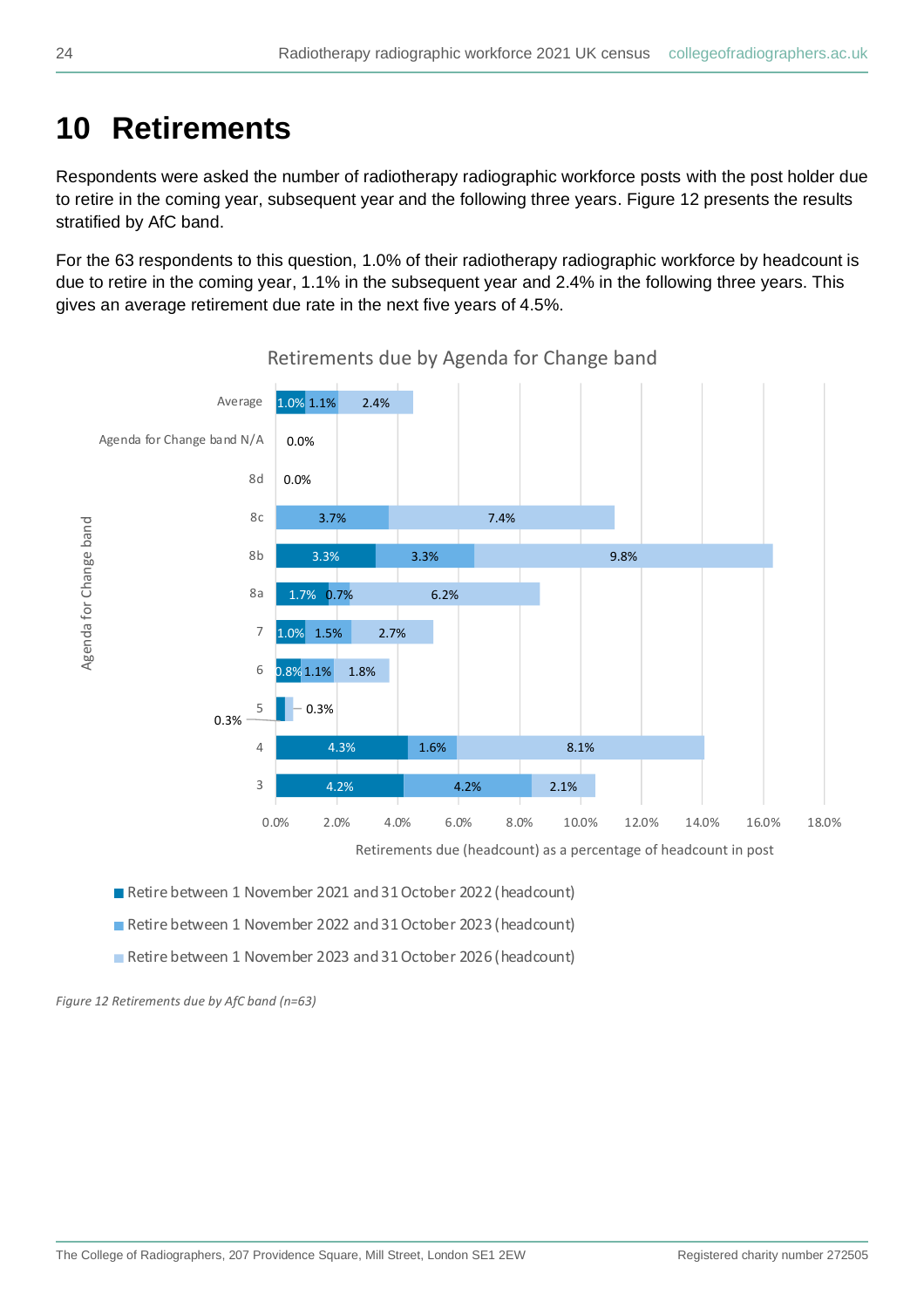### <span id="page-24-0"></span>**11 Leavers**

Respondents were asked for the number of radiotherapy radiographic workforce posts where the post holder has left since the last census date (1 November 2020). These responses are used to calculate percentage turnover, defined as:

> $Turnover = 100 \times$ Number of leavers in previous 12 month period (headcount) Headcount in post

Workforce turnover puts indirect pressure on resources by increasing the need for recruitment activities and induction training. The average turnover for the 63 respondents to this question is 10.5%. Figure 13 breaks this down by AfC band; the highest turnover rate of 20.9% is seen at AfC band 5.



*Figure 13 Radiotherapy radiographic workforce turnover by AfC band (n=63)*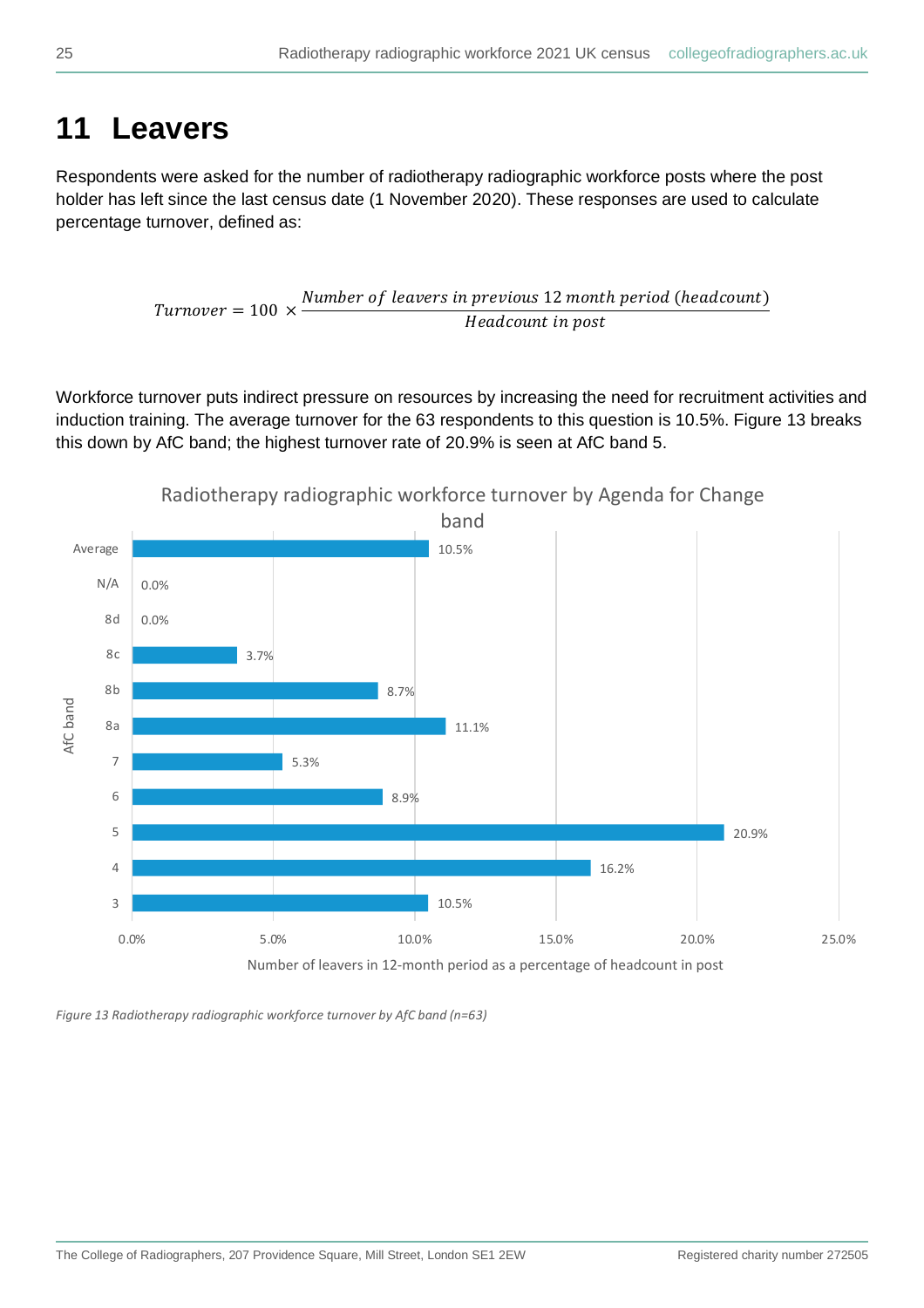### Figure 14 shows that the most common reasons selected by radiotherapy providers for therapeutic radiographers leaving posts are personal circumstances and promotion in another radiotherapy centre.



Reasons for therapeutic radiographers leaving their posts

*Figure 14 Reasons for therapeutic radiographers leaving their posts (n=63)*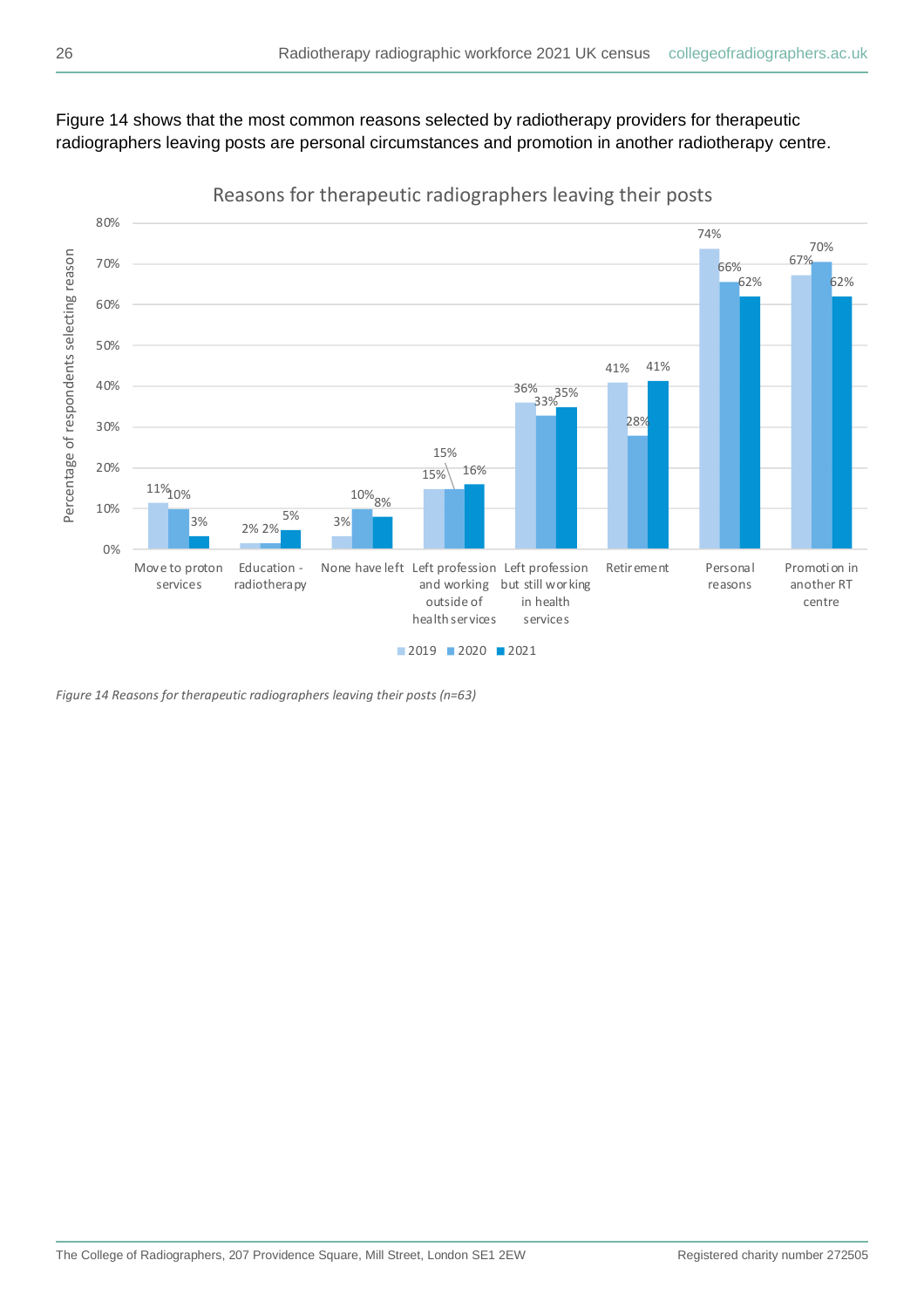## <span id="page-26-0"></span>**12 Recruitment**

### <span id="page-26-1"></span>**12.1 International recruitment**

Respondents were asked the number of radiotherapy radiographic workforce posts that have been or are planned to be recruited internationally. Overall, respondents have recruited 0.7% of their headcount internationally over the past year and intend to recruit a further 0.8% in the coming year. The international recruitment drive is largely centred on AfC band 5. By headcount, 1.9% of band 5 staff were recruited internationally over the past year.



Posts as a percentage of total headcount in post

Planned international recruitment between 1 November 2021 and31October 2022 (headcount)

International recruitment between1 November 2020 and 31 October 2021 (headcount)

*Figure 15 International recruitment during previous year and planned for coming year by AfC band (n=63)*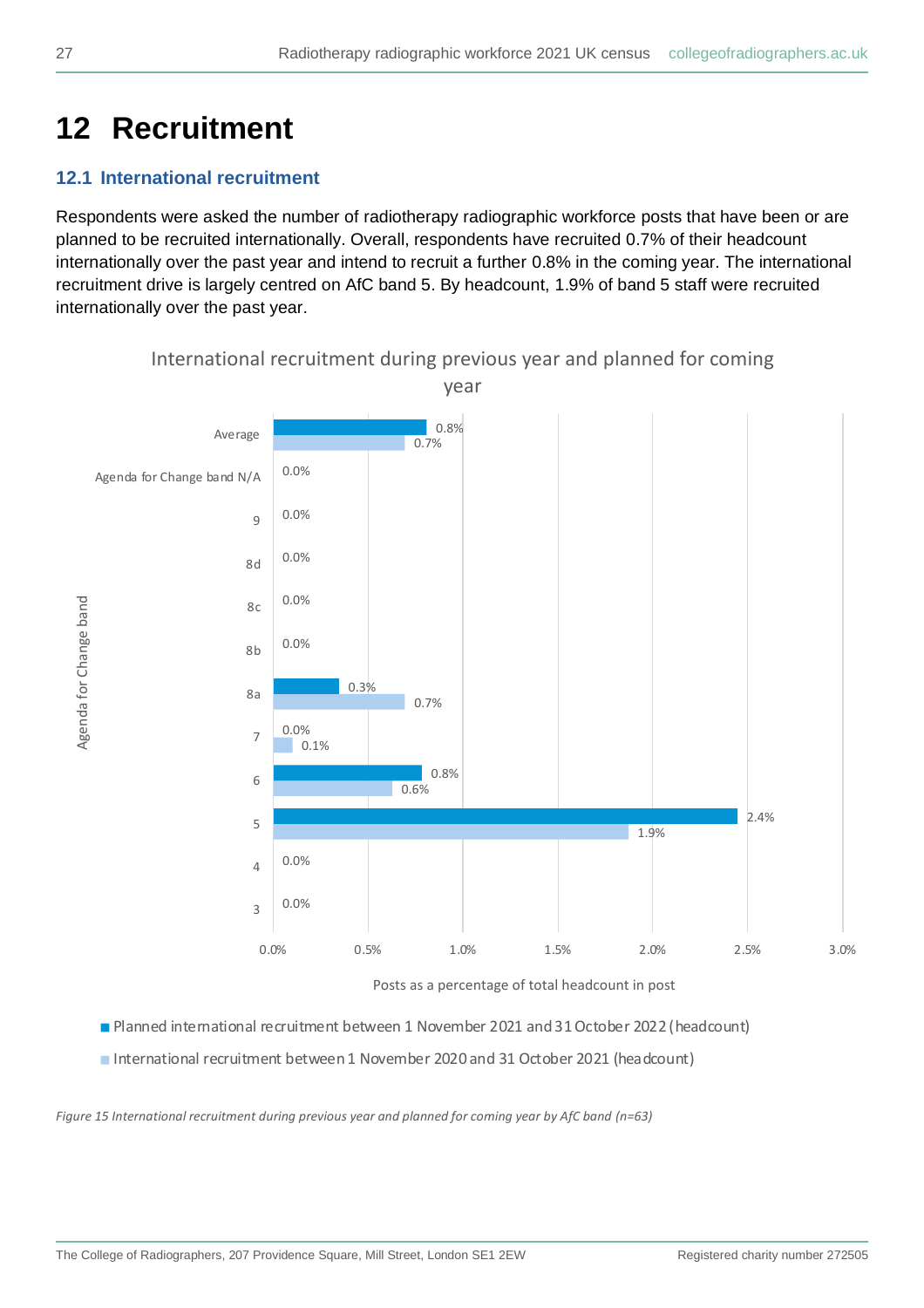#### <span id="page-27-0"></span>**12.2 Return to practice**

Fourteen (22%) of the 63 respondents to the return to practice question supported a return to practice radiographer in the year up to the census date.

#### <span id="page-27-1"></span>**12.3 Apprenticeships**

Five (8%) of the 63 respondents to the apprenticeship question supported an apprenticeship opportunity in the year up to the census date.

### <span id="page-27-2"></span>**12.4 Students**

All 56 of the NHS and three of the six non-NHS respondents to the students question supported at least one student in the year up to the census date. An average of 19.7 students were supported at each provider: 6.7 in year one of study; 6.3 in year two; and 6.7 in year three.

Due to an error, the questionnaire did not allow the number of year four students to be recorded which affected responses from Scotland.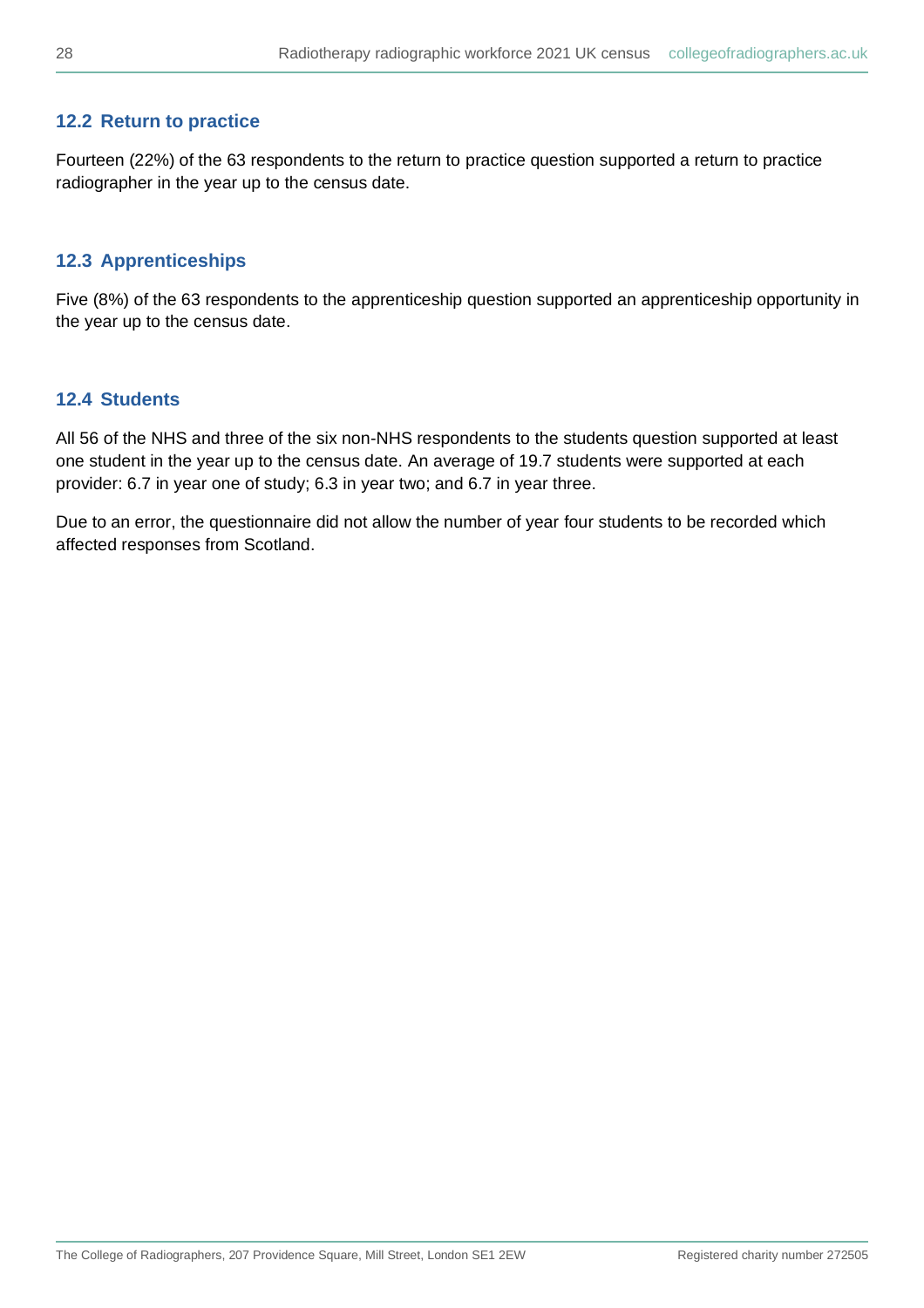### <span id="page-28-0"></span>**13 Use of agency therapeutic radiographers**

As of the census date, 33% of respondents are using agency therapeutic radiographers. This compares with 36% in the 2020 edition of the census and 34% in the 2019 edition.

The reasons for using agency therapeutic radiographers are given in figure 16. The most frequently selected reason for using agency staff is existing vacancies in the therapeutic radiographer establishment. Under 'other', the reasons reported include: increased demand (two respondents), maternity leave cover (two respondents), Covid-19 (one respondent), current establishment too low (one respondent), secondment cover (one respondent), no agency staff available (one respondent).



Reasons for using agency staff

Figure 17 shows that most agency therapeutic radiographers are the equivalent of AfC band 6 or higher. There has been a downward trend in the number of agency therapeutic radiographers used since 2019: a 35% reduction. Overall, 87% of the agency therapeutic radiographers are trained in the UK.



Average number of agency therapeutic radiographers per respondent

*Figure 17 Average number (headcount) of agency therapeutic radiographers used (n=63)*

*Figure 16 Reasons for using agency staff (n=21)*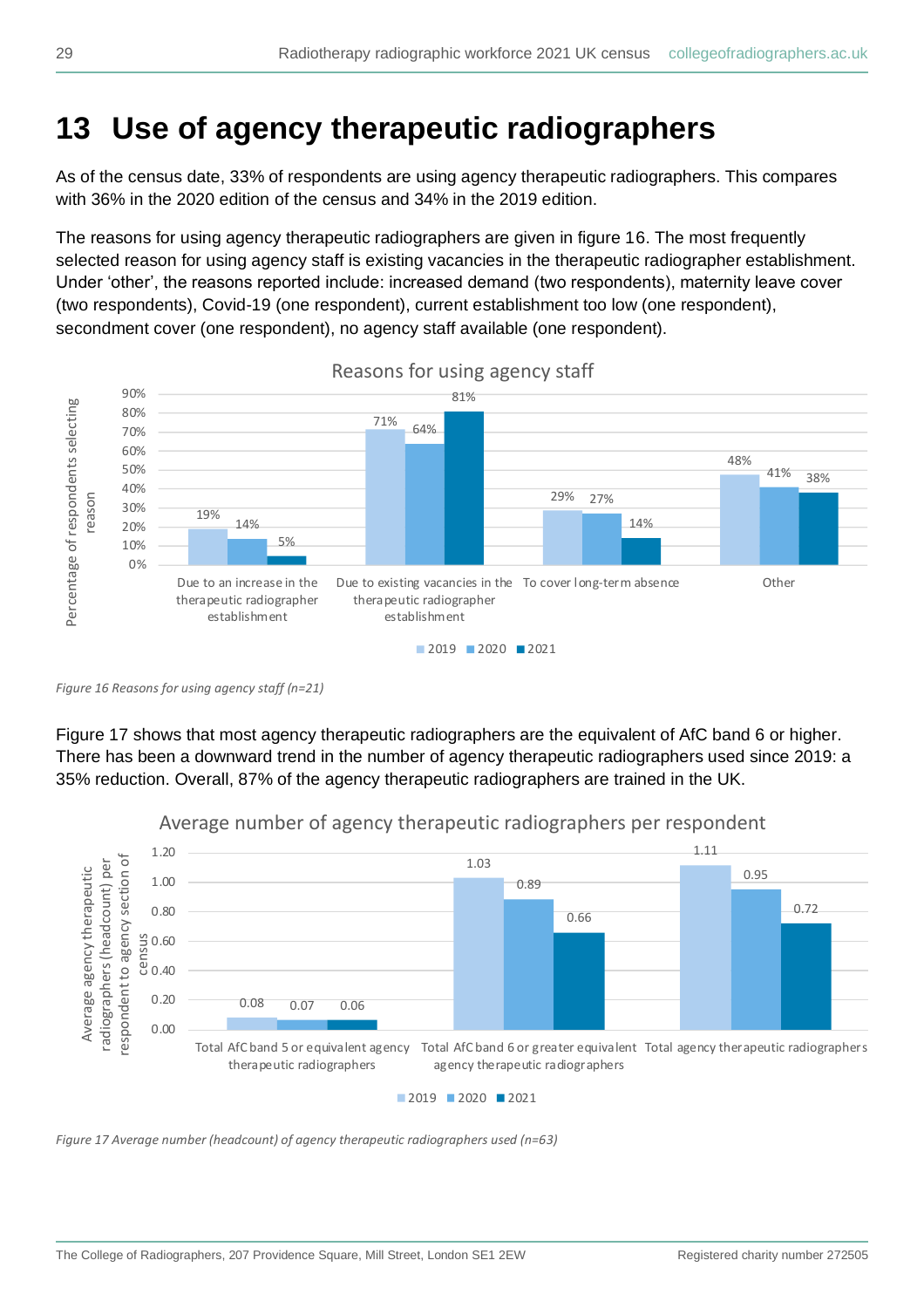### <span id="page-29-0"></span>**14 Therapeutic radiographers employed in dosimetry**

As of the census date, there are 314 therapeutic radiographers (headcount) working in dosimetry in the 63 providers who responded to this question. This is an average of 5.0 therapeutic radiographers working in dosimetry in each radiotherapy provider. These numbers include both those working within and those working outside the budgetary control of the radiotherapy service manager. They may not all, therefore, be included in the numbers given elsewhere in this report.

## <span id="page-29-1"></span>**15 Therapeutic radiographers outside budgetary control of the radiotherapy service manager**

The 62 providers responding to this question reported that 92 therapeutic radiographers (headcount) work in cancer services in the UK outside the budgetary control of the radiotherapy service manager. This is an average of 1.5 therapeutic radiographers per provider.

These numbers include therapeutic radiographers working in research, for example, at a radiotherapy provider, but exclude those working in dosimetry (which was covered in the previous section of this report). As they are outside the budgetary control of the radiotherapy service manager, they are unlikely to be included in the numbers given elsewhere in this report.

## <span id="page-29-2"></span>**16 General comments**

At the end of the census questionnaire, respondents were asked for any general comments relating to their submission. They were also asked if they are over-established at any AfC bands. Twenty-four respondents made comments, and themes mentioned by three or more respondents are listed below with an illustrative comment:

- **Service is over-established** (seven respondents): 'Over-established on paper but still underspent on staffing budget. Multiple radiographers doing acting-up roles to help fill gaps but difficult to demonstrate gaps in census.'
- **Recruitment difficulties** (four respondents): 'We have had our three vacancies open for a long time. We have offered the band 5 three times and been turned down three times due to distance from their home. This has been quite frustrating due to them all providing very valid reasons for applying to us at interview. There are no agency staff to fill our gaps.'
- **Use of agency, locum or bank staff** (four respondents): 'No agency staff available to help fill vacancies.'
- **Feedback on the student question** (four respondents): 'I could not answer the student question it is NHS England specific, our students study over four years. Also, the question needs more information about exactly what is required on how many students pass through. In a year? Including repeat visits? We share student placements across centres, and from more than one university.'
- **Feedback on the site-specific establishment question** (three respondents): 'For the establishment by site: In [provider name] we stopped using advanced practitioners when the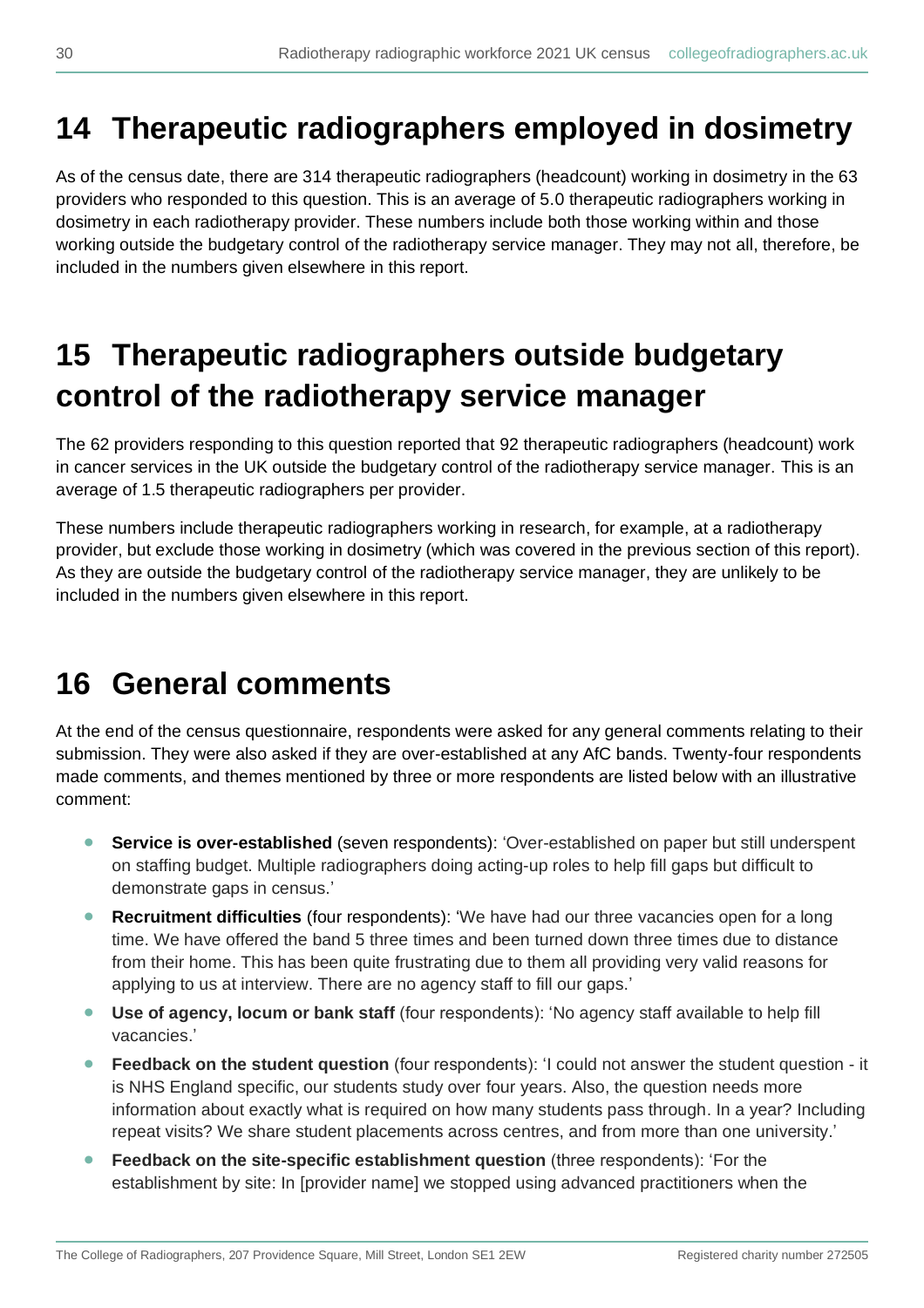advanced clinical practitioners came in, so the people in enhanced are what we would have called advanced practitioners. With 'Any level M qualification' we have assumed that this is full Masters, rather than just Masters-level study. We don't have site specialist radiographers but our review radiographers are site specialist and we have only included the days that they do review for that site, rather than their WTE. In other, we have included molecular radiotherapy, imaging, brachytherapy, gamma knife, paediatric rectum included in GI.'

• **Budgetary control of dosimetry** (three respondents): 'Since last year the dosimetry team who were under my budgetary control moved under medical physics in line with the national picture. Six posts were transferred (all radiographers): one band 8a, three band 7, and two band 6. So, the turnover figures will look even poorer if these are not taken into account.'

## <span id="page-30-2"></span><span id="page-30-0"></span>**17 Downloads**

### Accessible from:

[https://www.sor.org/learning-advice/professional-body-guidance-and-publications/documents-and](https://www.sor.org/learning-advice/professional-body-guidance-and-publications/documents-and-publications/reports-and-surveys?searchTerm=radiotherapy&sort=Newest)[publications/reports-and-surveys?searchTerm=radiotherapy&sort=Newest](https://www.sor.org/learning-advice/professional-body-guidance-and-publications/documents-and-publications/reports-and-surveys?searchTerm=radiotherapy&sort=Newest)

- 2021 CoR radiotherapy radiographic workforce UK census infographic (PDF)
- 2021 CoR radiotherapy radiographic workforce UK census questionnaire (PDF)
- 2021 CoR radiotherapy radiographic workforce UK census spreadsheet (Excel)

## <span id="page-30-1"></span>**18 References**

Society and College of Radiographers (SCoR) and Institute of Physics and Engineering in Medicine (IPEM) (2013). Report on the Census of the Radiotherapy Workforce in the UK 2012, Available at: [https://www.sor.org/learning-advice/professional-body-guidance-and-publications/documents-and](https://www.sor.org/learning-advice/professional-body-guidance-and-publications/documents-and-publications/reports-and-surveys/report-on-the-census-of-the-radiotherapy-workforce)[publications/reports-and-surveys/report-on-the-census-of-the-radiotherapy-workforce](https://www.sor.org/learning-advice/professional-body-guidance-and-publications/documents-and-publications/reports-and-surveys/report-on-the-census-of-the-radiotherapy-workforce) [Accessed March 25, 2022].

Society and College of Radiographers (2014). Census of the Radiotherapy Radiographic Workforce in the UK 2013, Available at: [https://www.sor.org/learning-advice/professional-body-guidance-and](https://www.sor.org/learning-advice/professional-body-guidance-and-publications/documents-and-publications/reports-and-surveys/census-radiotherapy-radiographic-workforce-2013)[publications/documents-and-publications/reports-and-surveys/census-radiotherapy-radiographic-workforce-](https://www.sor.org/learning-advice/professional-body-guidance-and-publications/documents-and-publications/reports-and-surveys/census-radiotherapy-radiographic-workforce-2013)[2013](https://www.sor.org/learning-advice/professional-body-guidance-and-publications/documents-and-publications/reports-and-surveys/census-radiotherapy-radiographic-workforce-2013) [Accessed March 25, 2022].

Society and College of Radiographers (2015). Census of the Radiotherapy Radiographic Workforce in the UK 2014, Available at: [https://www.sor.org/learning-advice/professional-body-guidance-and](https://www.sor.org/learning-advice/professional-body-guidance-and-publications/documents-and-publications/reports-and-surveys/census-of-the-radiotherapy-radiographic-workfo-(2))[publications/documents-and-publications/reports-and-surveys/census-of-the-radiotherapy-radiographic](https://www.sor.org/learning-advice/professional-body-guidance-and-publications/documents-and-publications/reports-and-surveys/census-of-the-radiotherapy-radiographic-workfo-(2))[workfo-\(2\)](https://www.sor.org/learning-advice/professional-body-guidance-and-publications/documents-and-publications/reports-and-surveys/census-of-the-radiotherapy-radiographic-workfo-(2)) [Accessed March 25, 2022].

Society and College of Radiographers (2016). Census of the Radiotherapy Radiographic Workforce in the UK 2015, Available at: [https://www.sor.org/learning-advice/professional-body-guidance-and-](https://www.sor.org/learning-advice/professional-body-guidance-and-publications/documents-and-publications/reports-and-surveys/census-of-the-radiotherapy-radiographic-workfo-(1))